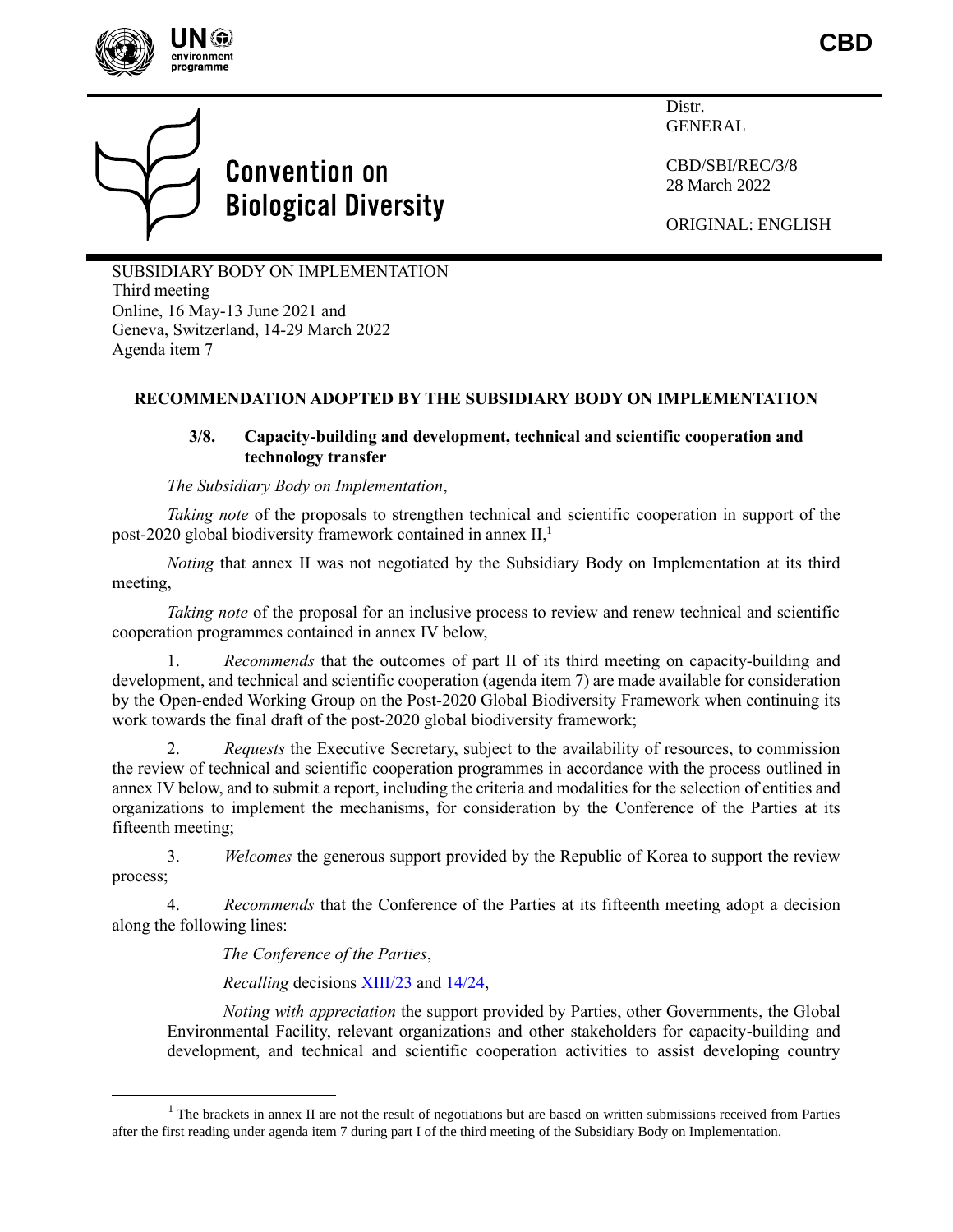Parties, Parties with economies in transition, indigenous peoples and local communities, women and youth,

*Reaffirming* the need to promote strategic and coherent approaches to capacity-building and development and technical and scientific cooperation in supporting the implementation of the Convention and its protocols,

*Underscoring,* the critical importance of capacity-building and development, technical and scientific cooperation and technology transfer for the effective implementation of the post-2020 global biodiversity framework,

*Recognizing* that many Parties, in particular developing country Parties, might not yet have the necessary capacities to fully implement the post-2020 global biodiversity framework and related decisions taken by the Conference of the Parties at its fifteenth meeting and further highlighting the need for enhanced cooperation to address these capacity gaps,

*Noting* that the post-2020 global biodiversity framework and related decisions are to be implemented in accordance with national priorities and capabilities,

*Taking note* of the final report on the implementation of the short-term action plan (2017- 2020) to enhance and support capacity-building for the implementation of the Convention and its Protocols, and the lessons learned,<sup>2</sup>

*Taking note* of the summary of the United Nations Summit on Biodiversity held on 30 September  $2020$ <sup>3</sup>

*Welcoming* partnerships and commitments among organizations to support capacitybuilding and development, and technical and scientific cooperation for the implementation of the Convention,

*Acknowledging* the importance of increasing the provision and mobilization of resources [from all sources] for the effective implementation of the post-2020 global biodiversity framework including its monitoring framework, in particular for capacity-building and development, and technical and scientific cooperation for all Parties, in particular developing country Parties, and recalling Articles 20 and 21 of the Convention, as well as taking into account decision 15/-- on resource mobilization and 15/-- on the financial mechanism.

*Recalling* decisions 14/24 B, XIII/23, XIII/31, XII/2 B, X/16, IX/14, VIII/12 and VII/29 regarding technical and scientific cooperation and technology transfer,

*Reaffirming* that technical and scientific cooperation is essential to the effective implementation of the post-2020 global biodiversity framework,

*Acknowledging* the close interlinkages between technical and scientific cooperation and the other means of implementation and the need for Parties to consider them as a package and not in isolation,

*Taking note* of the progress report on technical and scientific cooperation, including the achievements made under the Bio-Bridge Initiative, presented in document CBD/SBI/3/INF/18,

*Taking note* of the results of the review of technical and scientific cooperation programmes contained in document CBD/COP/15/XX;<sup>4</sup>

<sup>2</sup> The preliminary final report is available as CBD/SBI/3/INF/14; the final report will be issued in due course.

<sup>3</sup> Se[e https://www.un.org/pga/75/united-nations-summit-on-biodiversity-summary.](https://www.un.org/pga/75/united-nations-summit-on-biodiversity-summary)

<sup>&</sup>lt;sup>4</sup> Prepared pursuant to SBI recommendation 3/3, para. 2.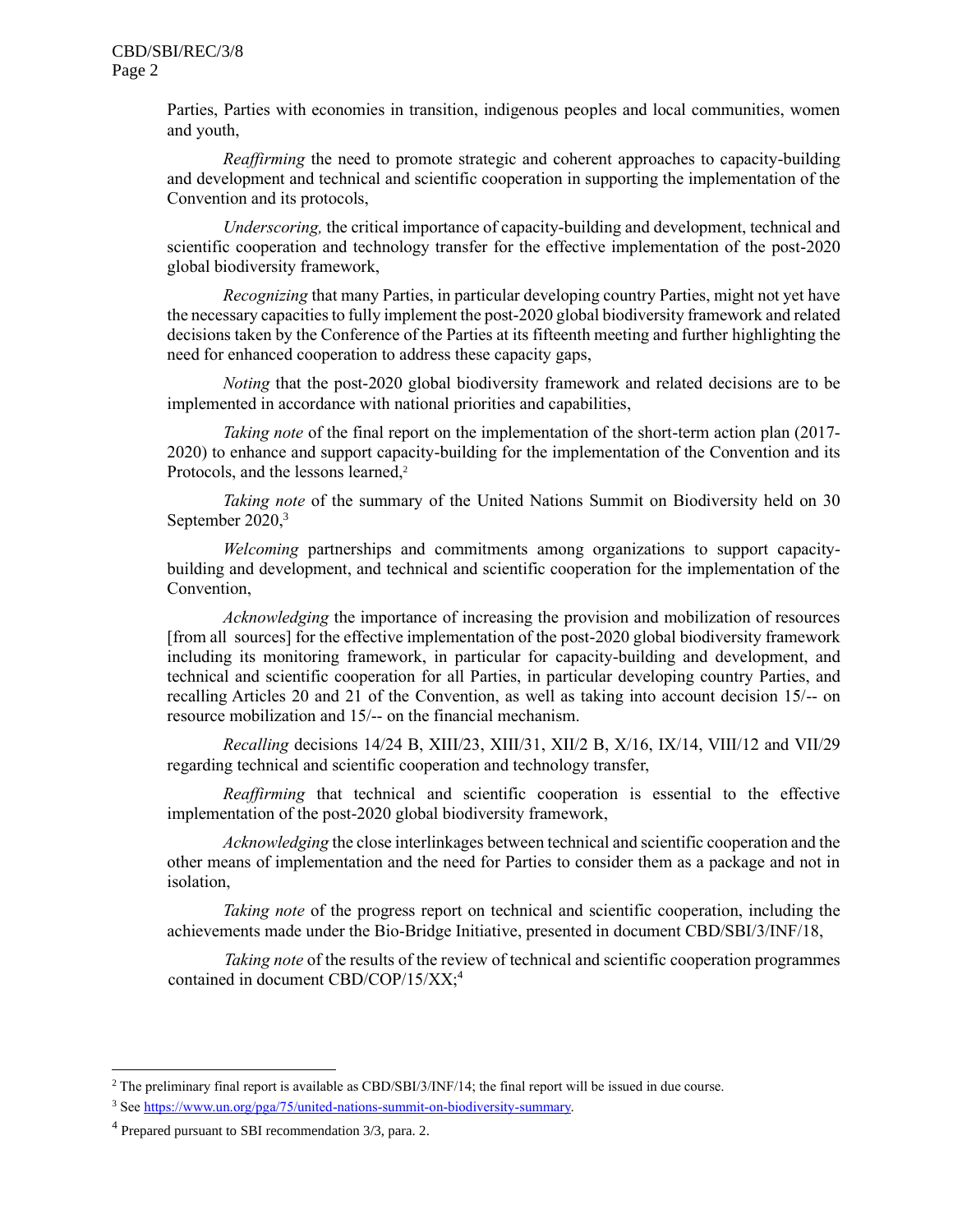## **A. Capacity-building and development**

1. [*Adopts*] the long-term strategic framework for capacity-building and development to support priorities determined by Parties [in particular those captured] in their national biodiversity strategies and action plans for the implementation of the post-2020 global biodiversity framework, contained in annex I to the present decision;<sup>5</sup>

2. [*Welcomes*] [*Takes note* of] [the capacity-building action plan] for the Cartagena Protocol on Biosafety and its Supplementary Protocol, <sup>6</sup> which has been developed to be complementary to the long-term strategic framework referred to in paragraph 1 above;

3. *Takes note* of the findings and recommendations of the evaluation of the strategic framework for capacity-building and development to support the effective implementation of the Nagoya Protocol,<sup>7</sup> and welcomes decision NP-4/-- requesting the Executive Secretary to prepare its revision in line with the long-term strategic framework referred to in paragraph 1 above;

4. *Urges* Parties and invites other Governments, indigenous peoples and local communities, women and youth, the capacity-building task force of the Intergovernmental Science-Policy Platform on Biodiversity and Ecosystem Services, relevant organizations and other stakeholders, to use [the guidance provided in the long-term strategic framework for capacity-building and development] as a flexible framework in the design, implementation, monitoring and evaluation of their capacity-building and development initiatives and programmes supporting the achievement of the vision, mission, goals and targets of the post-2020 global biodiversity framework;

[5. *Urges* Parties and invites Governments [to put in place enabling environments (including relevant policies, legislation and incentives, [and sufficient funding]) to promote and facilitate capacity-building and development at various levels, [according to national legislation] in partnership with relevant stakeholders, including indigenous peoples and local communities, women's and youth organizations, in accordance with Article 20 of the Convention;]

6. *Invites* biodiversity-related multilateral environmental agreements and processes to consider the long-term strategic framework when designing their capacity-building and development strategies, action plans, work programmes and mechanisms, as appropriate, to foster synergies and avoid duplications;

[7. *Invites* Parties, [in accordance with Articles 20 and 21 of the Convention] as well as other Governments, and all relevant organizations [in a position to do so], to provide financial and technical support [from all sources] to enable all developing country Parties, including in particular [least developed countries, small island developing States], and Parties with economies in transition, indigenous peoples and local communities and relevant stakeholders, including women's and youth organizations, to design and implement capacity-building and development programmes aligned with the long-term strategic framework [and in accordance with national priorities and legislation];]

[8. *Invites* the [governing bodies of the] [secretariats of the] biodiversity-related conventions and other multilateral environmental agreements, in collaboration with governments, indigenous peoples and local communities, women's and youth organizations, and other relevant organizations and stakeholders, to prepare, immediately following the adoption of the post-2020 global biodiversity framework, thematic capacity-building and development action plans for specific targets or groups of related targets, and to develop dedicated global, regional and

<sup>&</sup>lt;sup>5</sup> The long-term strategic framework is further elaborated in document [CBD/SBI/3/7/Add.1.](https://www.cbd.int/doc/c/e660/b9bf/9cb474bfb0e1ed9c4fa03cba/sbi-03-07-add1-en.pdf)

 $6$  See CBD/SBI/3/18.

<sup>7</sup> See CBD/SBI/3/16.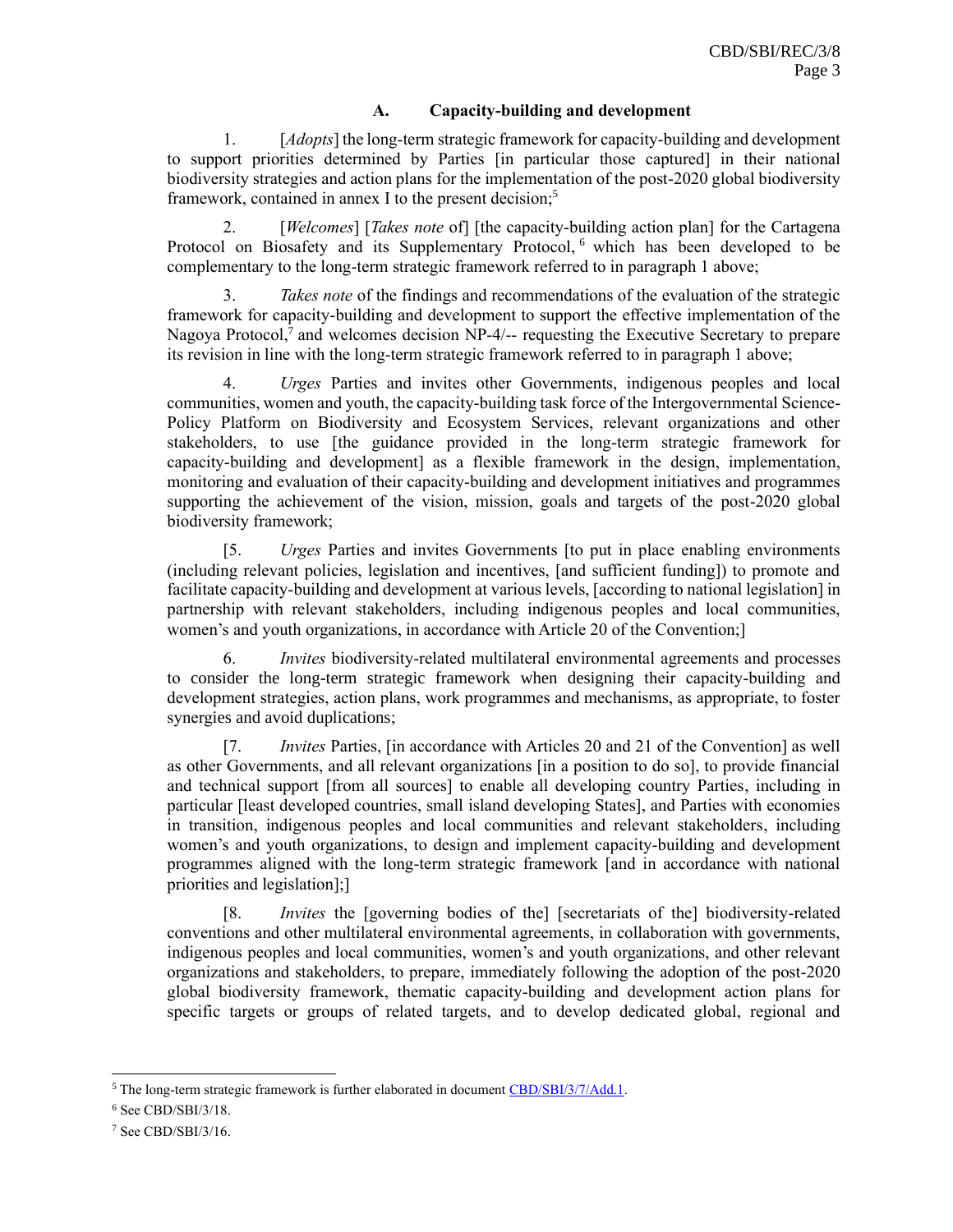subregional programmes to implement those thematic plans, in line with the long-term strategic framework and the Convention's post-2020 gender plan of action, as appropriate;]

[9. *Urges* Parties and invites other Governments to identify and prioritize capacitybuilding and development needs, including with the participation of indigenous peoples and local communities, women and youth, and relevant stakeholders, and to integrate capacity-building and development components in their national biodiversity strategies and action plans while updating them in line with the post-2020 global biodiversity framework and/or develop dedicated biodiversity capacity-building and development action plans, as appropriate;]

[10. *Urges* Parties and invites other Governments and relevant organizations to institutionalize and deliver capacity-building and development interventions as part of their regular policies, plans and programmes, as appropriate;]

[11. *Also urges* Parties and invites other Governments and relevant organizations, [in accordance with Article 20 of the Convention], to allocate [additional] financial resources to support biodiversity capacity-building and development, taking into account the priority needs identified in national biodiversity strategies and action plans and/or national capacity-building and development strategies as well as those identified by indigenous peoples and local communities, women's and youth organizations;]

[12. *Urges* Parties and invites other Governments to include biodiversity capacitybuilding and development, [as appropriate], in relevant development cooperation frameworks, partnerships and programmes;]

[13. *Invites* Parties in accordance with Articles [14], 16, 18 and [19] to enhance and support capacity-building cooperation activities, especially in developing countries, for the implementation of the Convention and its protocols and the post-2020 global biodiversity framework, taking into account synergies between capacity-building and technology transfer, technical and scientific cooperation and effective participation in biotechnological research;]

14. *Invites* universities and other academic institutions to develop and integrate into their curricula specialized and transdisciplinary academic courses and programmes and/or expand and strengthen existing ones, generate and share new knowledge, and implement continuing education programmes to support the post-2020 global biodiversity framework with the full and effective participation of indigenous peoples and local communities, women and youth;

15. *Invites* relevant organizations and regional and subregional bodies, including regional economic integration organizations, to promote sharing of expertise and information, to strengthen existing regional and subregional support networks or establish new ones as appropriate, to provide, upon request, assistance to enable national and subnational government institutions, local authorities and non-government actors, including indigenous peoples and local communities, women's and youth organizations, within the respective regions or subregions to strengthen their capacities, while also mobilizing and fostering effective use and retention of the capacities developed;

\*\* [16. *Invites* the United Nations Environment Management Group, in collaboration with the Liaison Group of Biodiversity-related Conventions, to designate a biodiversity capacitybuilding and development task team to foster United Nations system-wide synergy, coherence and effectiveness in the provision of capacity-building and development support and guidance for the implementation of the post-2020 global biodiversity framework,[in line with the proposed United

<sup>\*</sup> Some Parties noted that the Conference of the Parties cannot directly invite the United Nations Environment Management Group and the Liaison Group of Biodiversity-related Conventions to do something since they are composed of secretariats of other conventions or bodies. It was proposed that the Executive Secretary should invite them instead. If this proposal is accepted, then this paragraph would be deleted here and its content moved to paragraph 19, as a new sub-paragraph 19(f) below.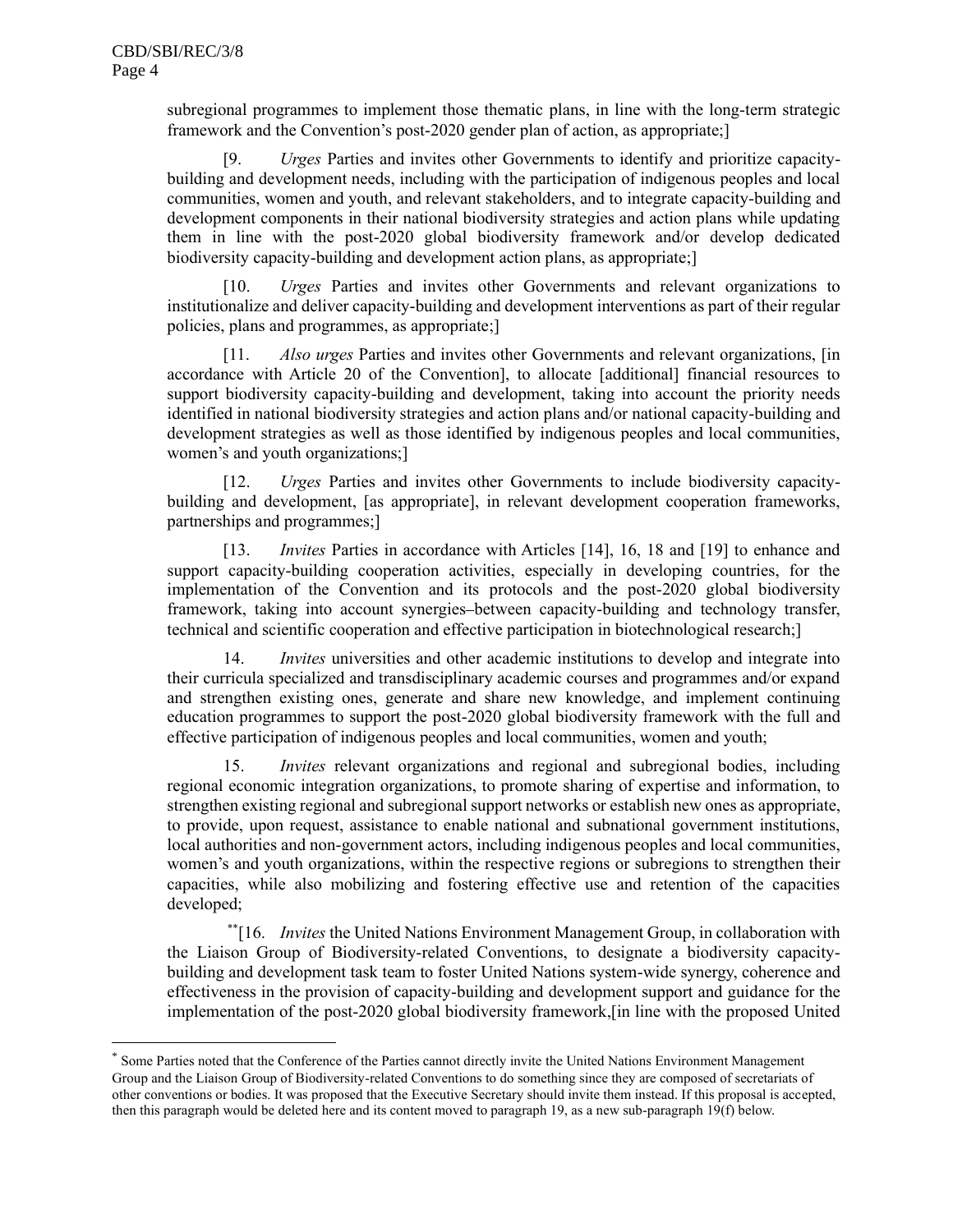Nations common approach to integrating biodiversity and [nature-based solutions] for sustainable development into United Nations policy and programme planning and delivery<sup>8</sup>;]

[17. *Invites* regional teams of the United Nations Sustainable Development Group and the United Nations regional commissions to initiate and facilitate the coordination and synergistic implementation of capacity-building and development interventions in support of the post-2020 global biodiversity framework;]

[18. *Also invites* United Nations Resident Coordinator and the United Nations Country Teams, in consultation with the United Nations Inter-agency Support Group (IASG) on Indigenous Issues and other relevant United Nations agencies, to integrate biodiversity capacity-building and development into country-level United Nations sustainable development cooperation frameworks to support national implementation of the post-2020 global biodiversity framework and the Sustainable Development Goals;]

19. *Requests* the Executive Secretary, subject to the availability of resources:

(a) To promote awareness of the long-term strategic framework [including through the creation of a specific section in the clearing-house mechanism and linked to the technical and scientific cooperation website] [including through the creation of a dedicated web page] as part of the Secretariat's capacity-building and development portal;

(b) To [develop and] make available through the clearing-house mechanism of the Convention and the clearing-houses of the Protocols [additional] [existing] [guidance on] capacity-building and development, including [new and innovative tools], methods and case studies on good practices and lessons learned that can assist Parties, indigenous peoples and local communities, women's and youth organizations, and other relevant stakeholders in their capacity-building and development efforts [and to monitor and receive new and updated tools, methods, and cases studies as necessary];

[(c) To review the capacity and technology absorption and sustaining abilities of small island developing States and develop specific tools, methods and identify lessons on maintaining absorbed capacities and technologies;]

[(d) To enable Parties, indigenous peoples and local communities, women's and youth organizations, and other relevant organizations to prepare, immediately following the adoption of the post-2020 global biodiversity framework, thematic capacity-building and development action plans for specific 2030 targets or groups of related targets, as appropriate, [and taking into account needs and gaps previously identified and decided by Parties with special consideration for the development of an island biodiversity capacity-building and development action plan];]

[(e) To support and advise Parties to integrate capacity-building and development components into their national biodiversity strategies and action plans;]

\*\*[(f) To invite the United Nations Environment Management Group, in collaboration with the Liaison Group of Biodiversity-related Conventions, to designate a biodiversity capacity-building and development task team to foster United Nations system-wide synergy, coherence and effectiveness in the provision of capacity-building and development support and guidance for the implementation of the post-2020 global biodiversity framework in line with the quadrennial comprehensive policy review of operational activities for development of the United Nations system];

[(g) To develop, in collaboration with relevant partners and stakeholders, including indigenous peoples and local communities, women and youth, complementary indicators and a methodology for measuring progress in the achievement of the long-term strategic framework goals

<sup>8</sup> See General Assembly resolutio[n 75/233](https://undocs.org/en/A/RES/75/233) an[d CEB/2021/HLCP41/CRP.2.](https://unemg.org/wp-content/uploads/2021/04/HLCP41-CRP.2-A-common-approach-to-integrating-biodiversity-and-nature-based-solutions_Rev-12-Apr-2021.pdf)

<sup>\*\*</sup> This sub-paragraph would be deleted if the proposal made with respect to paragraph 16 above is not accepted.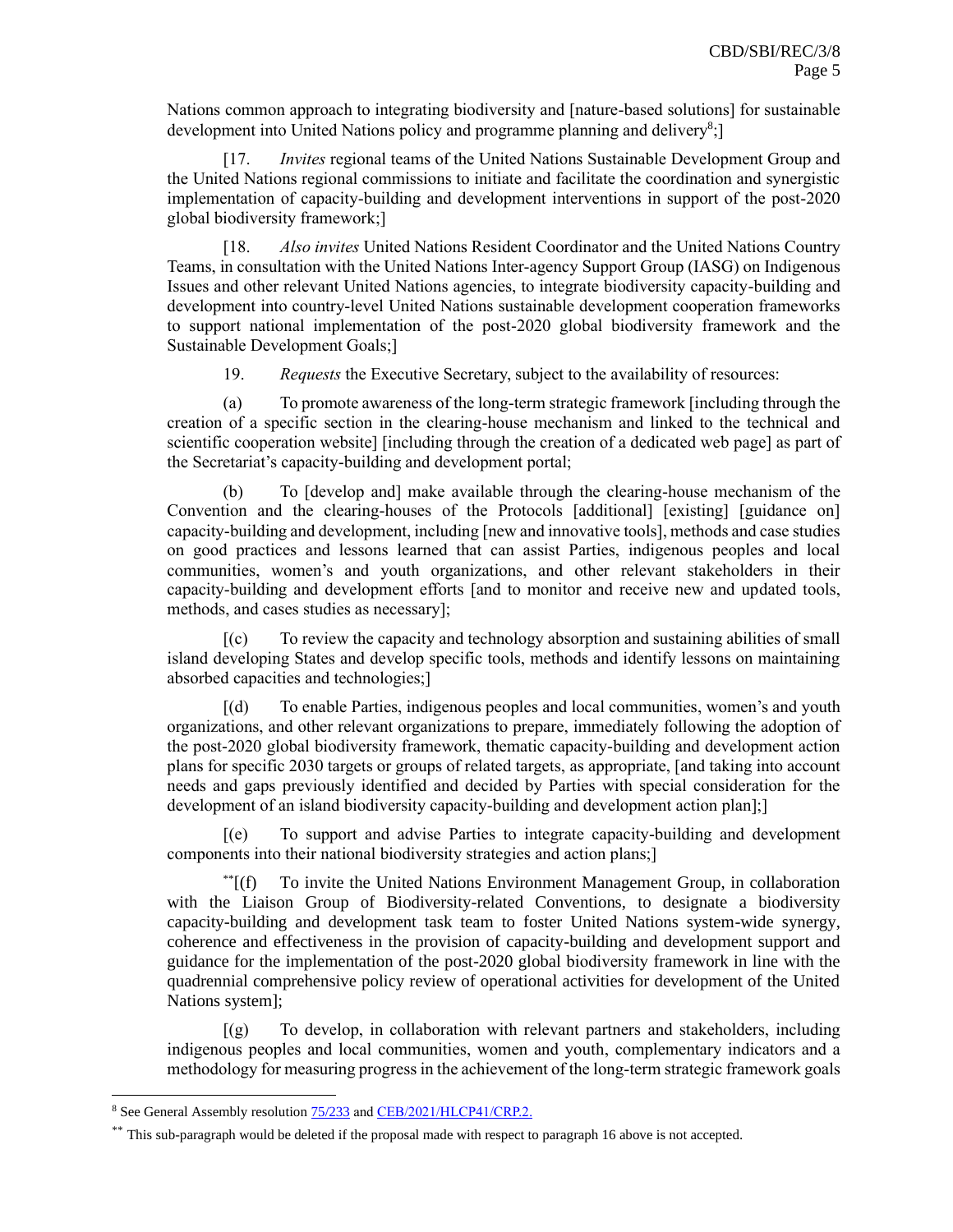and for enabling Parties, indigenous peoples and local communities, women's and youth organizations, to monitor, assess and report on capacity-building and development at the national level, in line with the indicators to be adopted under the relevant target<sup>9</sup> of the post-2020 global biodiversity framework;]

[(h) To convene, in collaboration with partners, [a workshop on capacity-building and development] [the first biodiversity capacity-building and development forum], to facilitate networking and share experiences, good practices and lessons learned in capacity-building and development for biodiversity, [in parallel] [back-to-back] with [the sixteenth meeting of the Conference of the Parties][twenty-sixth meeting of the Subsidiary Body on Scientific, Technical and Technological Advice ], [and to facilitate the participation and inclusion of the perspectives of indigenous peoples and local communities, women and youth];]

[(i) To prepare updates on the status of the long-term strategic framework for consideration by the Subsidiary Body on Implementation;]

[(j) To undertake, in collaboration with other biodiversity-related conventions and partners, a review of the long-term strategic framework in 2025 [in conjunction with the mid-term review and global stocktake of the post-2020 global biodiversity framework] to assess its use by Parties, indigenous peoples and local communities, women's and youth organizations, and other relevant stakeholders and, if necessary, propose updates to ensure its continued relevance and effectiveness;]

[(k) To commission an independent evaluation of the long-term strategic framework in 2029 and submit a report to facilitate its review by the Subsidiary Body on Implementation and the Conference of the Parties in conjunction with the review of the post-2020 global biodiversity framework;]

#### **B. Technical and scientific cooperation**

[20. *Adopts* the proposals to strengthen technical and scientific cooperation in support of the post-2020 global biodiversity framework contained in annex II below;]

21. *Urges* Parties and invites other Governments and relevant organizations to recognize the important role of and promote science, technology, innovation and other knowledge systems in supporting the implementation of the goals and targets of the post-2020 global biodiversity framework towards achieving the 2050 Vision of "living in harmony with nature";

22. *Reminds* Parties, pursuant to decision XIII/23, paragraph 6, to identify and communicate their biodiversity-related technical and scientific needs and requests for assistance, and *invites* Parties, other Governments and relevant organizations to register as providers of technical assistance and offer support to address the needs identified by Parties through the central portal of the clearing-house mechanism and the clearing houses of the protocols to facilitate capacity building and development and technical and scientific cooperation;

23. *Urges* Parties and invites other Governments to put in place enabling environments (including relevant policies, legislation and incentives) to promote and facilitate technical and scientific cooperation with other Parties, in particular developing country Parties, including through joint research programmes and joint ventures for the development of technologies relevant to the objectives of the Convention [in accordance with Article 20 of the Convention], ensuring full and effective participation of indigenous people and local communities, women and youth;

[24. *Encourages* Parties and other Governments, in collaboration with relevant partners and financial institutions to promote, facilitate and support the development of biodiversity-related technologies and innovations, including biotechnology, as well as locally designed solutions and

 $9$  Target 19 in the first draft of the post-2020 global biodiversity framework (CBD/WG2020/3/3). The number of the target many change as the negotiations proceed.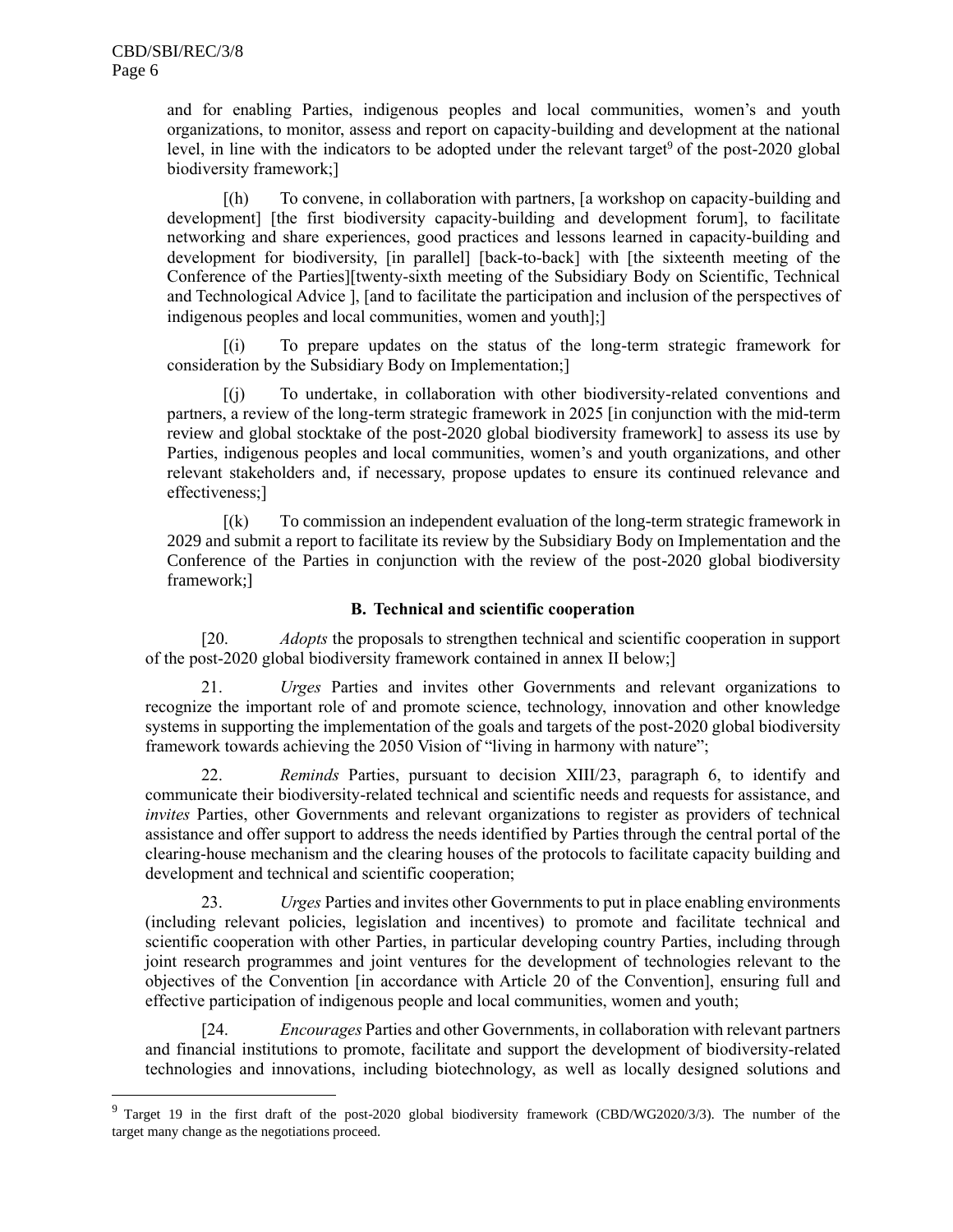indigenous technologies of indigenous peoples and local communities, with their [free,] prior and informed consent [or approval and involvement],  $f_{subject}$  to mutually agreed terms, as applicable [in accordance with national legislation and international obligations], including through [existing] incubator programmes relevant to the objectives of the Convention [in accordance with Article 20 of the Convention], and to increase technology transfer for all Parties, in particular for developing country Parties;]

25. *Encourages* Parties, other Governments and relevant organizations to take practical steps to promote and strengthen relevant networks of institutions and communities of practice to facilitate the exchange of biodiversity-related information, experiences, skills and technical knowhow, among others, through networks of national and regional clearing-house mechanisms;

26. *Takes note* of the outcomes and key messages of the fifth Science-Policy Forum for Biodiversity and the eighth International Conference on Sustainability Science;<sup>10</sup>

27. *Urges* Parties, and invites other Governments and relevant stakeholders to develop solutions, based on innovative technologies embedded in local contexts, to enhance the conservation and sustainable use of biological diversity, and address the goals and targets of the post-2020 global biodiversity framework and the Sustainable Development Goals, and to scale them up at the national, regional and subregional levels;

[28. *Decides* to establish an informal advisory group on technical and scientific cooperation, to provide strategic advice on practical measures, tools and opportunities to promote and facilitate technical and scientific cooperation in accordance with the terms of reference contained in annex III below;]

[29. *Also decides*, in light of the advantages, disadvantages and costs presented in document CBD/SBI/3/INF/16, to pursue [option B] [a hybrid of] [options A and B] [options B and C] of the institutional mechanisms to promote and facilitate technical and scientific cooperation proposed in section IV of annex II below, whereby a global technical and scientific cooperation support centre would work together with a network of regional support centres, other relevant organizations, and indigenous peoples and local communities;]

[30. *Decides* in the interim to strengthen and upscale the Bio-Bridge Initiative for the coming biennium, subject to the availability of resources, and urges Parties, other Governments, relevant organizations and other stakeholders to scale up financial, technical and human resources to further promote technical and scientific cooperation and technology transfer in support of the post-2020 global biodiversity framework, at the global, national, regional, and subregional levels, taking into account the results of the terminal evaluation of phase I of the Initiative;]

\*\*[31. *Requests* the Subsidiary Body on Implementation at its fourth meeting to consider proposals to strengthen technical and scientific cooperation, including establishment or designation of the necessary institutional mechanisms and the criteria and modalities for the selection of entities and organizations to implement the mechanisms on the basis of the options contained in section IV of annex II, taking into account the analysis presented in document CBD/SBI/3/INF/16 and the results of the review, and make recommendations for consideration by the Conference of the Parties at its sixteenth meeting;]

[32. *Invites* the United Nations Environment Programme to establish, in collaboration with relevant organizations [and indigenous peoples and local communities], the global technical and scientific cooperation support centre for biodiversity to catalyse, facilitate and enhance technical and scientific cooperation and technology transfer, [ensuring equitable geographic coverage,] to support [the implementation of the three objectives of the Convention and the] achievement of the goals and

<sup>10</sup> See CBD/SBSTTA/24/INF/28.

<sup>\*\*</sup> This alternative paragraph may be considered as a fall-back option if the review process cannot be completed before the fifteenth meeting of the Conference of the Parties.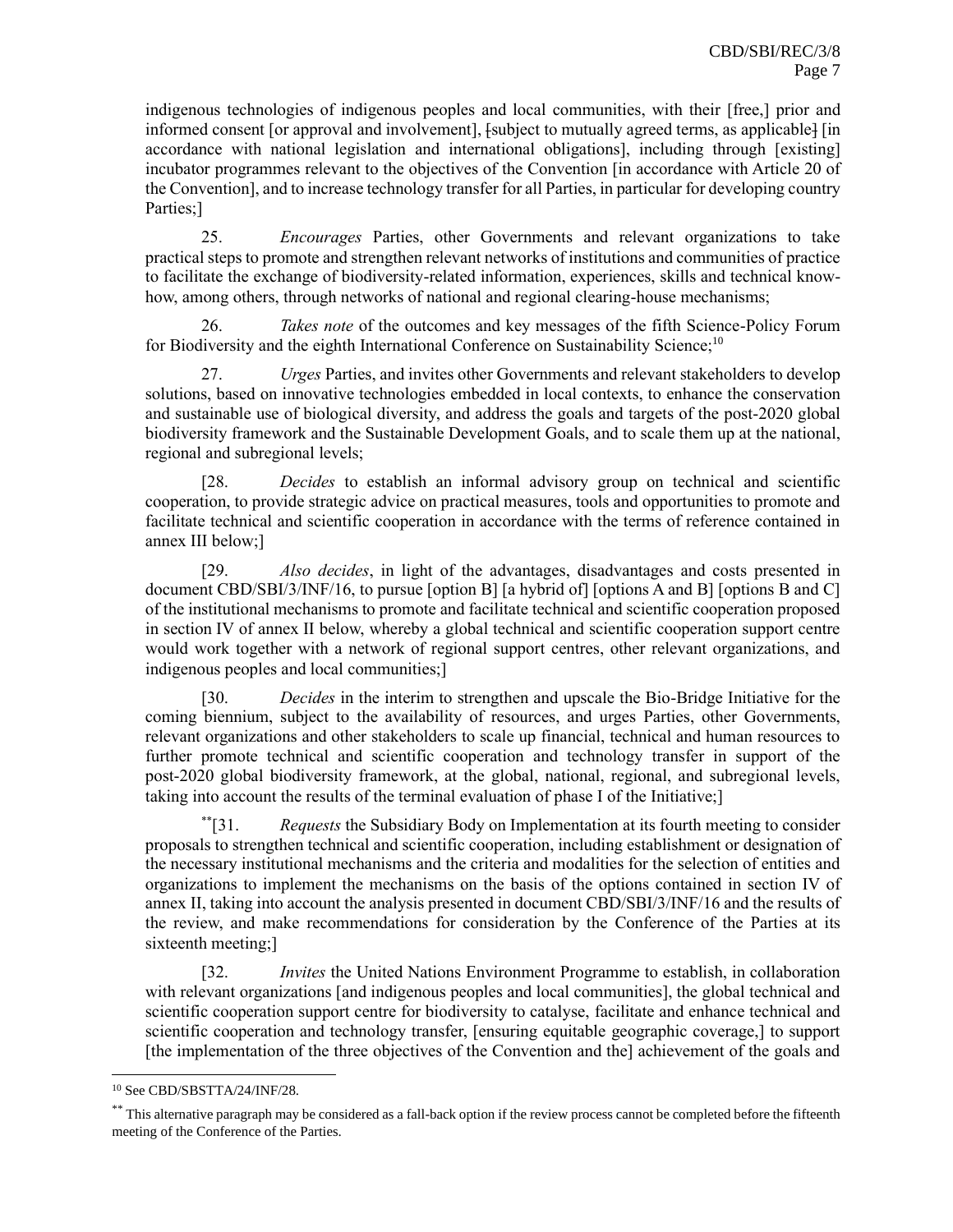targets of the post-2020 global biodiversity framework [and of the 2030 Agenda for Sustainable Development,<sup>11</sup>] [in line with Articles 16, 18 and 19 of the Convention,] drawing on the lessons learned from, and maximizing synergies with [other technology transfer initiatives and mechanisms, including] the Climate Technology Centre and Network [, the BIOPAMA Regional Observatories and Reference Information Systems, the technology facilitation mechanism under the 2030 Agenda, WIPO GREEN, and others, and to clearly define the costs of the centre in order to mobilize the necessary funds for its operations];]

[33. [*Decides*][*Proposes*] that the core functions of [the global support centre and] the regional support centres and organizations, will be [carried out in coordination with the Secretariat and in line with the long-term strategic framework for capacity-building and development to support the implementation of the post-2020 global biodiversity framework:]

[(a) To promote and facilitate, [on a demand-driven basis,] technical and scientific cooperation and technology transfer among Parties, [especially from developed country Parties to developing country Parties,] [to support the implementation of [the Convention and] the post-2020 global biodiversity framework], [including through joint research programmes and joint ventures for the development of technologies relevant to the objectives of this Convention];]

[(b) To provide a "one-stop service centre" for Parties to biodiversity-related conventions [and other multilateral environmental agreements,] indigenous peoples and local communities, [women's and youth organizations,] and other relevant stakeholders to access technical and scientific knowledge, expertise, tools and other resources, [taking into account the science, technology and innovation capability gaps identified by Parties, especially developing country Parties];]

[(c) To provide [Parties, especially developing country Parties,] access to information on opportunities for technical and scientific cooperation, technology transfer and innovations [and effective participation in biotechnological research];]

[(d) To mobilize resources to provide punctual and targeted support for small-scale projects and activities to address specific identified technical and scientific needs;]

[(e) To facilitate matchmaking between [developing country] Parties with specific needs and [developed country] Parties or organizations in a position to provide assistance in response to the priority needs identified;]

[(f) To catalyse and support the development, implementation, monitoring and evaluation of technical and scientific cooperation projects and programmes [that][in order to]:

- (i) Promote and incubate international and regional cooperation and partnerships using a programmatic approach;
- [(ii) Facilitate the development, transfer and diffusion of technologies and innovative [national, regional and] local solutions, including [those of indigenous peoples and local communities, with their [free,] prior and informed consent,] through scalable initiatives;]
- [(iii) Facilitate access to and utilization of available scientific knowledge, information and data, as well as indigenous and traditional knowledge, subject to [free], prior and informed consent;]

[(g) To strengthen capacities [,with an emphasis on innovation,] of regional and national centres to facilitate technical and scientific cooperation;]

<sup>&</sup>lt;sup>11</sup> See General Assembly resolutio[n 70/1](https://documents-dds-ny.un.org/doc/UNDOC/GEN/N15/291/89/pdf/N1529189.pdf?OpenElement) of 25 September 2015 entitled "Transforming our world: the 2030 Agenda for Sustainable Development".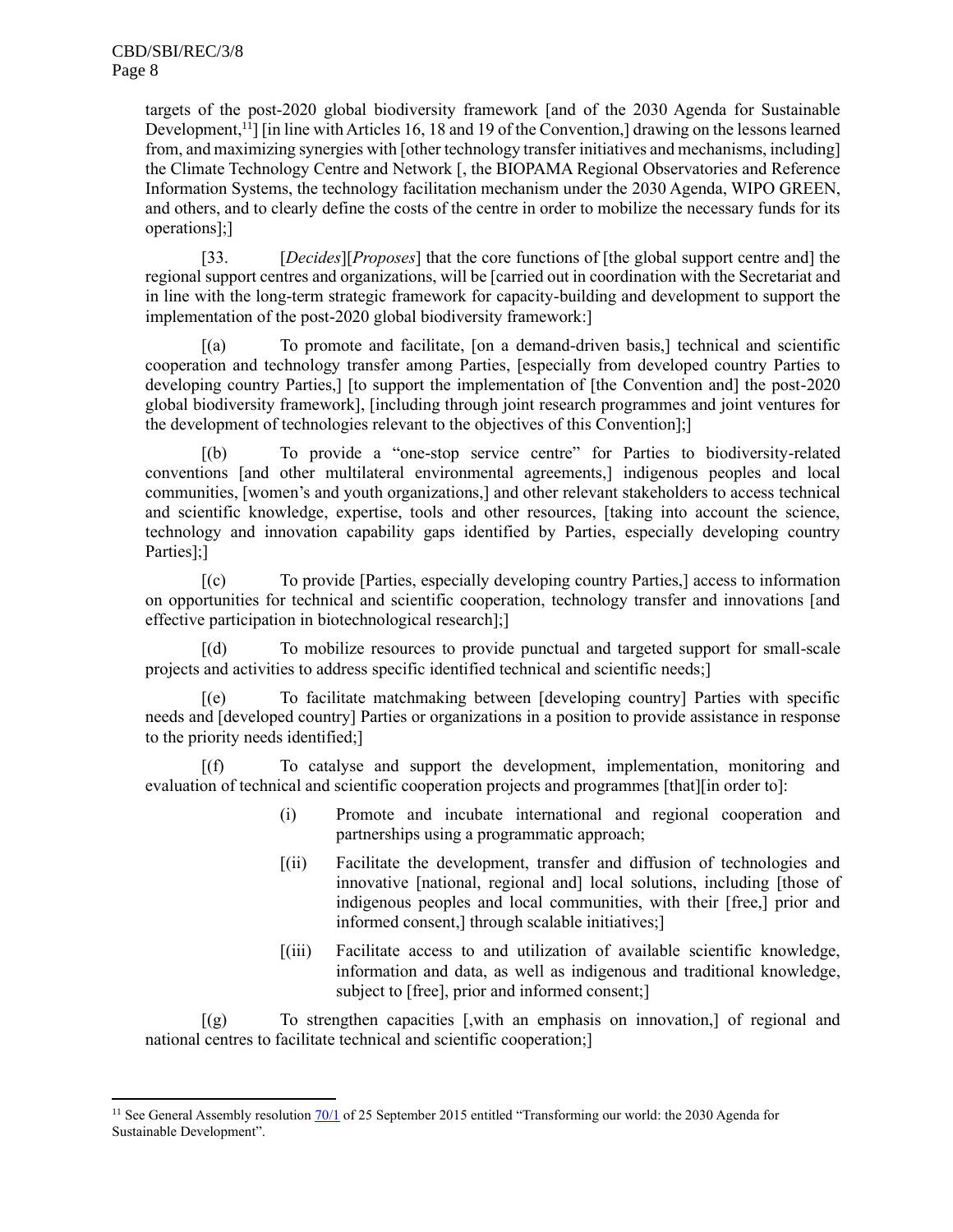[(h) To facilitate knowledge sharing and organizational learning [through appropriate tools, means and methodologies];]

[(i) To identify, collate and disseminate good practices and lessons learned regarding biodiversity-related technical and scientific cooperation, technology transfer and innovation, [and effective participation in biotechnological research];]

[(j) To maximize synergies and collaborate with other technology transfer initiatives and mechanisms;]

 $[(k]$  To perform such other activities as may be necessary;

[34. *Also decides* that the global support centre shall begin its operations as soon as possible;]

[35. [*Requests*][*Invites*] the Global Environment Facility to support eligible activities [of the global technical and scientific cooperation support centre for biodiversity [and, as appropriate,][as well as] of the regional support centres and organizations] [contributing to both technical and scientific capacity-building and development at global, regional and national levels, as appropriate, including activities] [referred to in paragraph 30 above];]

[36. *Invites* [developed country] Parties, other Governments, relevant organizations, [and other stakeholders] [in a position to do so] to provide financial, technical and human resources to support the global technical and scientific cooperation support centre for biodiversity [and, as appropriate,][as well as] activities of the regional support centres and organizations referred to in paragraph 30 above, [in line with Articles 16 and 18 of the Convention, while noting that this support does not in any way replace their commitments under Article 20 of the Convention];]

37. *Requests* the Executive Secretary, subject to the availability of resources:

(a) To further promote and facilitate technical and scientific cooperation in support of the post-2020 global biodiversity framework, in collaboration with [Parties,] relevant partners, [the global support centre and regional support centres], other organizations [and indigenous peoples and local communities];

[(b) To communicate to the global technical and scientific cooperation support centre the priorities established by Parties regarding capacity-building and development;]

[(c) To be actively involved in coordinating a harmonized approach in the delivery of the proposed support tools;]

(d) To maintain synergy and collaboration with biodiversity-related conventions, [the United Nations Framework Convention on Climate Change,] and relevant organizations, initiatives and networks, [including the Consortium of Scientific Partners on Biodiversity, the Global Partnership for Business and Biodiversity, and others with technical and scientific expertise, technologies and information, and/or] that are involved in biodiversity-related technical and scientific cooperation;

[(e) To maintain active communication with Parties and relevant stakeholders with a view to keeping them and the public informed of the achievements of the technical and scientific cooperation support activities;]

To organize, in collaboration with [partners][relevant organizations] [and indigenous peoples and local communities], [biodiversity] science forums, technology and innovation expos, round tables and other events to showcase cooperation initiatives, technologies and opportunities;]

(g) To compile relevant information related to technical and scientific cooperation and technology transfer in the field of biological diversity [for the implementation of the three objectives of the Convention] and to make it available to Parties through the clearing-house mechanism, in line with the knowledge management component of the post-2020 global biodiversity framework;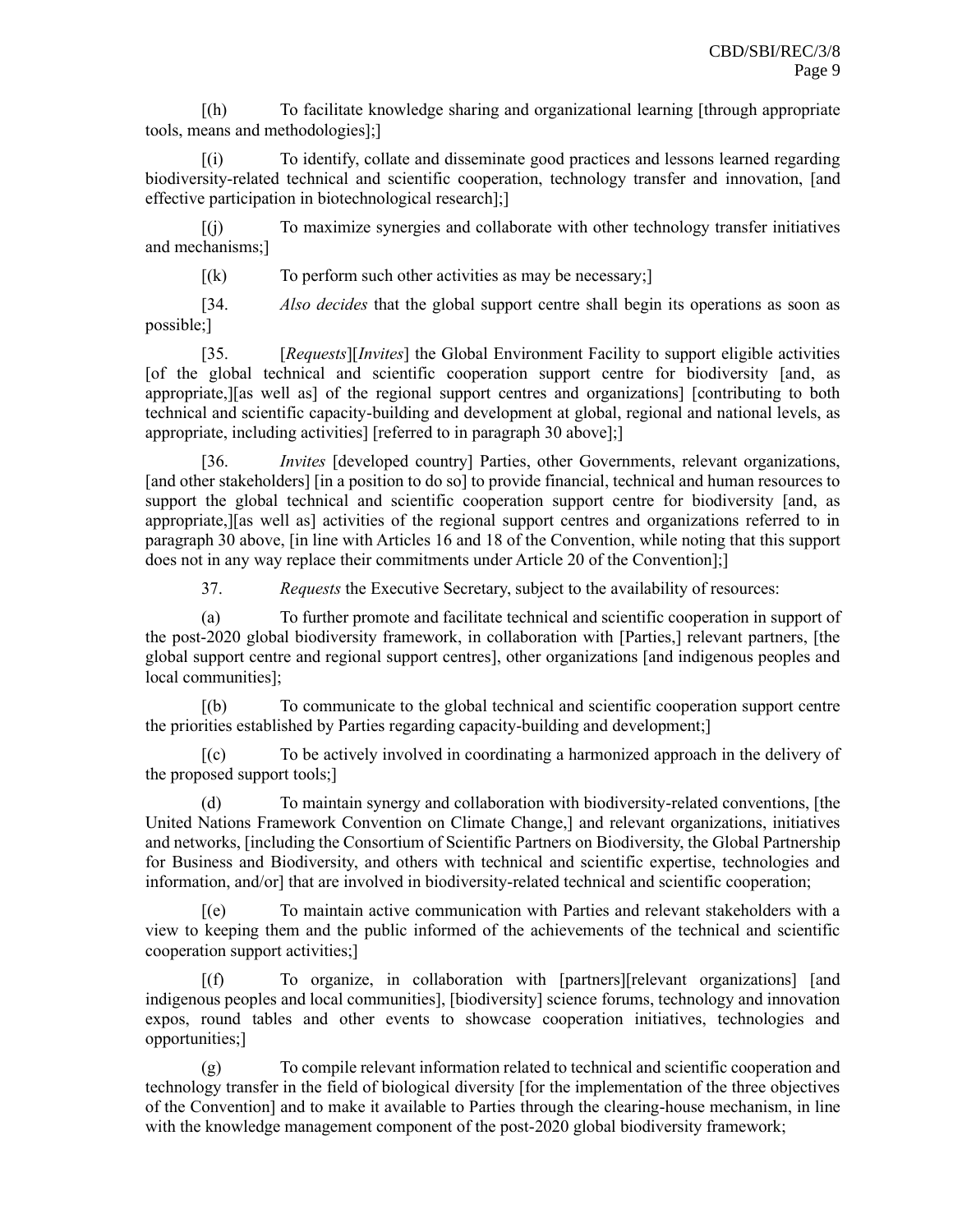[(h) To perform such other activities as may be necessary to facilitate technical and scientific cooperation in support of the post-2020 global biodiversity framework;]

(i) To prepare relevant documents and reports on technical and scientific cooperation and technology transfer for consideration by [the Subsidiary Body on Implementation at its fifth meeting and] the Conference of Parties [at its seventeenth meeting] [and its subsidiary bodies];

[(j) To submit a report on the work of the Informal Advisory Group on Technical and Scientific Cooperation for peer review by Parties and for subsequent consideration by the Subsidiary Body on Scientific, Technical and Technological Advice at a meeting to be held prior to the sixteenth Conference of the Parties.]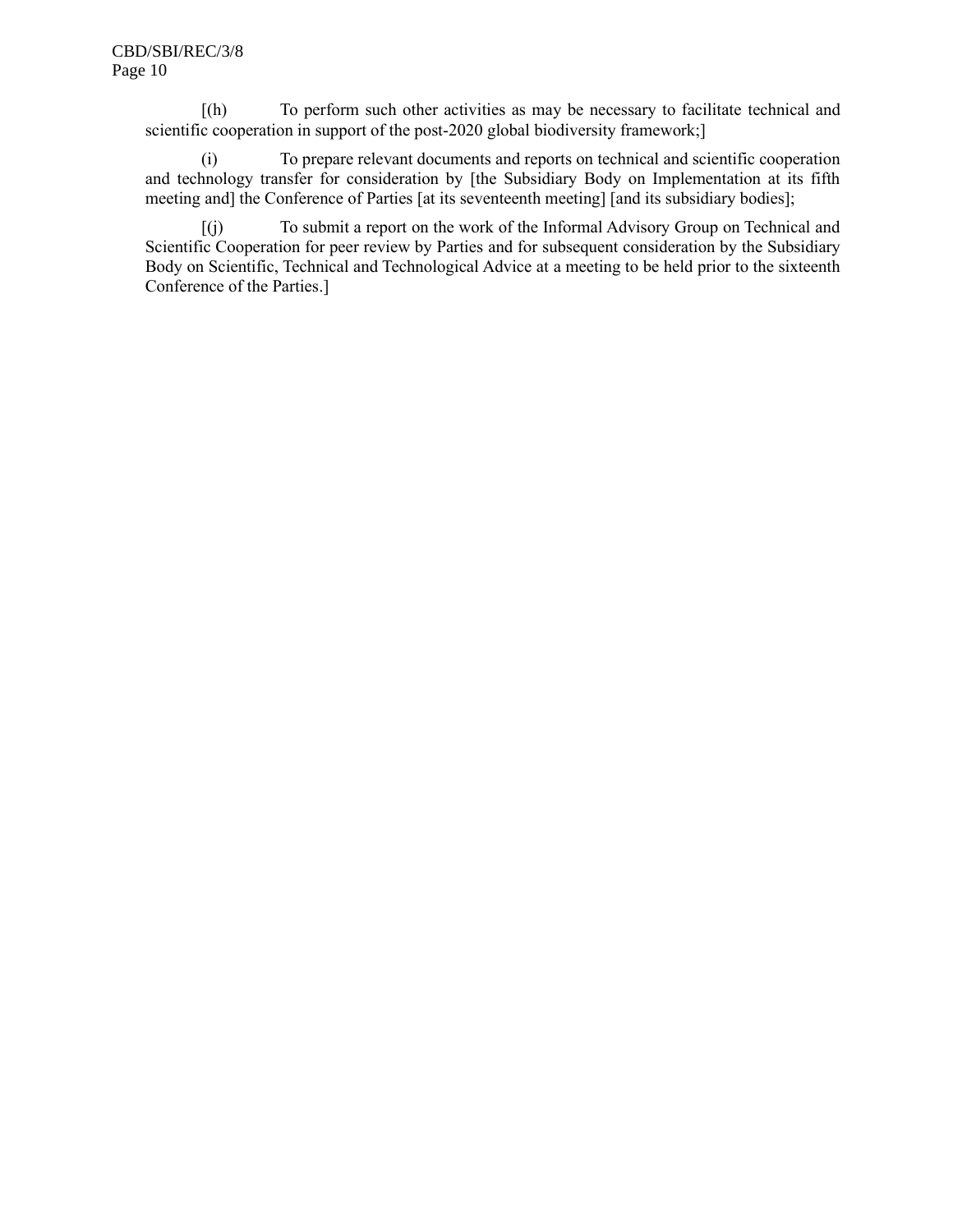#### *Annex I*

#### **LONG-TERM STRATEGIC FRAMEWORK FOR CAPACITY-BUILDING AND DEVELOPMENT**

#### **I. INTRODUCTION**

1. The long-term strategic framework for capacity-building and development is intended to guide the capacity-building and development efforts of government and non-government actors, <sup>12</sup> including indigenous peoples and local communities, in support of [priorities determined by Parties in their national biodiversity strategies and action plans for the implementation of the post-2020 global biodiversity framework. It seeks to catalyse institutionalized capacity-building and development interventions that are robust, coordinated and delivered in a holistic and complementary manner and promote coherence, efficiency and effectiveness of capacity-building and development efforts at all levels through strategic, coordinated and harmonized approaches.

2. The study carried out to provide the knowledge base for the framework <sup>13</sup> noted that capacity-building and development efforts, especially in developing countries, are fragmented and undertaken in silos, largely through externally funded short-term projects. Many countries have not yet adopted systemic, long-term and institutionalized approaches to capacity-building and development. Capacity-building and development interventions are often implemented in an ad hoc manner and not as part of coherent long-term programmes, and without an adequate enabling environment. Consequently, many have not succeeded in bringing about the desired changes in a sustainable manner. The strategic framework aims to help address these shortcomings.

3. In this strategic framework, capacity is described as "the ability of people, organizations and societies as a whole to achieve the biodiversity-related goals and action targets", and capacity-building and development is understood as "the process whereby people, organizations and society as a whole unleash, strengthen, create, adapt and maintain capacity over time to achieve positive biodiversity results."<sup>14</sup> Capacity-building and development is considered at three levels: the enabling environment, organizational and individual levels.

#### **II. STRATEGIC DIRECTION AND OUTCOMES**

#### **A. Overall vision and theory of change**

4. The long-term vision of this strategic framework is that by 2050 all societies will be fully empowered and effectively living in harmony with nature. The medium-term vision is that by 2030 governments and relevant non-government actors will have the requisite capacities to effectively and sustainably contribute to the achievement of the goals and 2030 targets of the post-2020 global biodiversity framework and the implementation of the three objectives of the Convention and its Protocols.

5. The overall goal is to support ongoing development and strengthening of the capacities necessary for the achievement of the goals and targets of the post-2020 global biodiversity framework. This calls for enhancing the coherence, efficiency and effectiveness of capacity-building and development initiatives at all levels and ensuring alignment with relevant initiatives supporting the achievement of the Sustainable Development Goals. These changes can only be achieved by having in place effective, agile and

<sup>&</sup>lt;sup>12</sup> In this framework, government actors include, as appropriate, government institutions at national and subnational levels. The term "non-government actors" includes United Nations organizations and programmes, multilateral environmental agreements, intergovernmental organizations, community organizations, indigenous peoples and local communities, academia, faith-based and religious groups, women's and youth organizations, non-governmental organizations, media, the scientific community, and private sector entities such as private financial institutions, businesses, industries, insurers, producers and investors.

<sup>&</sup>lt;sup>13</sup> A report of the study is available as information documen[t CBD/SBI/3/INF/9.](https://www.cbd.int/doc/c/0ab8/2d14/07d2c32c7c92ee730c6e3e58/sbi-03-inf-09-en.pdf)

<sup>&</sup>lt;sup>14</sup> Adapted from the definition given in UNDG "Capacity building and development: UNDAF Companion Guidance" 2017 available a[t https://unsdg.un.org/resources/capacity-development-undaf-companion-guidance.](https://unsdg.un.org/resources/capacity-development-undaf-companion-guidance)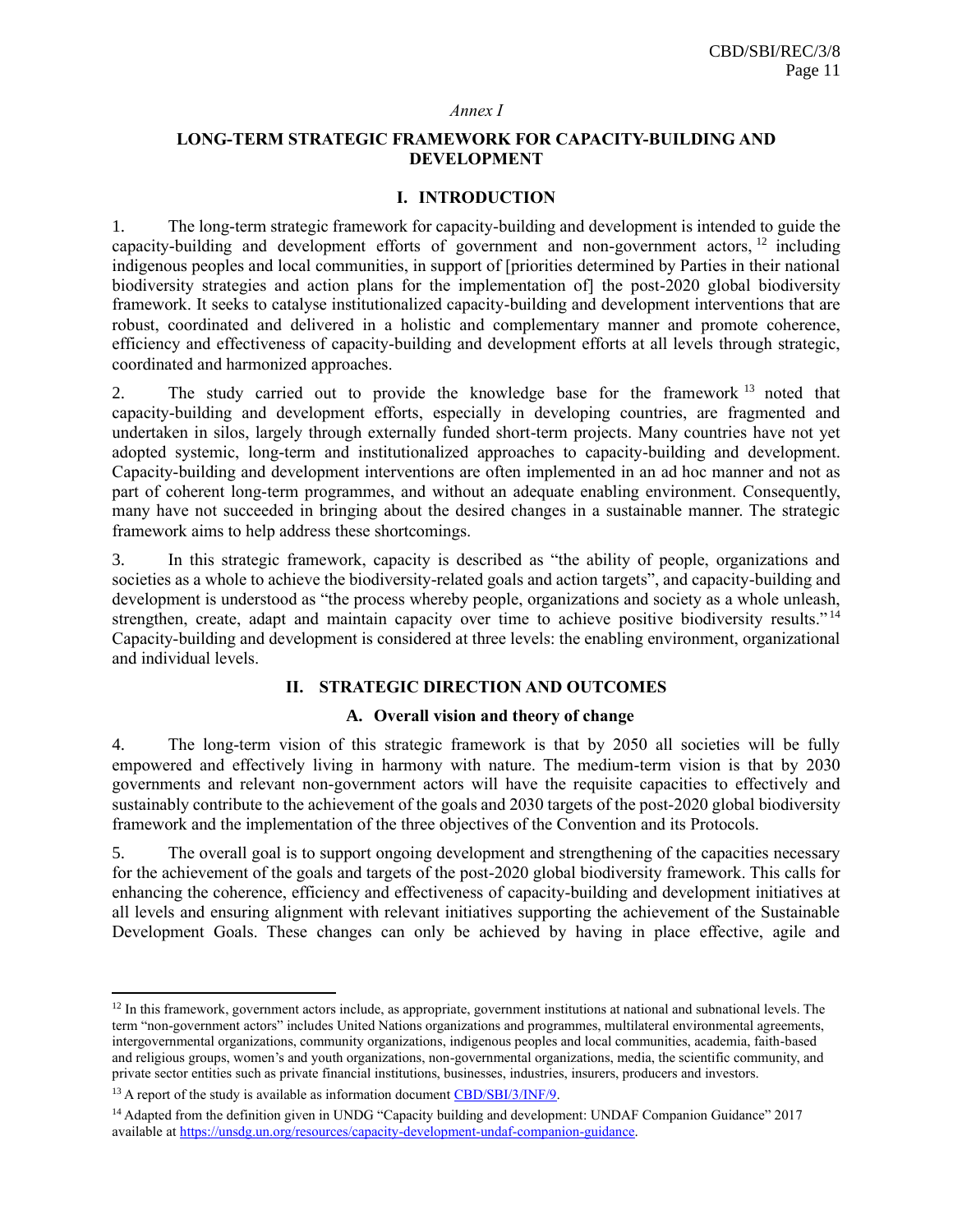CBD/SBI/REC/3/8 Page 12

continuously learning organizations<sup>15</sup> supported with [sufficient] appropriate financial, technical and human resources.

6. The long-term strategic framework, similarly to the post-2020 global biodiversity framework, is underpinned by a theory of change, which is elaborated and visualized in figure 3 of document CBD/SBI/3/7/Add.1.<sup>16</sup> The theory of change outlines the intended pathways of change in capacity, the underlying assumptions and the anticipated high-level changes/outcomes. The purpose of the theory of change is to ensure that relevant actors are conscious of the causal relationships, the change pathways, the expected changes/capacity results, and the important contextual factors and underlying assumptions.

#### **B. Capacity results**

7. The strategic framework establishes indicative high-level and long-term capacity-building and development results relevant to [the implementation of the three objectives of the Convention and] the achievement of the post-2020 global biodiversity framework goals and targets and the Sustainable Development Goals (see Box 1). Government and relevant non-government actors are also encouraged to set capacity-building and development targets at various levels and clearly include them in relevant documents, such as national biodiversity strategies and action plans, programme strategies and plans. Capacities can be categorized as "functional" capacities (cross-cutting skills needed to get things done and not associated with any one particular sector or theme); and "technical" capacities (associated with specific areas of expertise, sectors or themes).

# **Box 1. Expected capacity results**

Long-term, high-level outcomes

- Successful implementation of national biodiversity strategies and action plans [and, if appropriate, their development]
- Achievement of 2030 targets and 2050 vision of the post-2020 global biodiversity framework
- Biodiversity mainstreamed throughout sectors and society
- [Substantial increase in access to and transfer of technology and in effective participation in scientific and technical cooperation, particularly for developing countries]

Medium-term outcomes

- Sound enabling frameworks and institutional arrangements support achievement of national biodiversity strategies and action plans
- Strategic partnerships and learning networks enhance biodiversity conservation and sustainable use efforts along with the equitable sharing of benefits arising from the use of genetic resources
- High-quality programmes and projects that are technically sound, have realistic and achievable plans, address gender and youth considerations, and embed monitoring
- Effective monitoring and evaluation (M&E) and learning processes embedded into projects and programmes from the start, to support evidence-based decision-making at all levels
- Reinforcing mechanisms, incentive structures and investments ensure utilization and retention of capacity of all types at all levels

<sup>&</sup>lt;sup>15</sup> An organization can become a "learning organization" by applying existing internal knowledge and learning from past experiences and lessons with the aim of improving its performance (e.g. see [https://warwick.ac.uk/fac/soc/wbs/conf/olkc/archive/olk4/papers/villardi.pdf\)](https://warwick.ac.uk/fac/soc/wbs/conf/olkc/archive/olk4/papers/villardi.pdf).

<sup>&</sup>lt;sup>16</sup> The development of this theory of change took into account the technical guidance provided as part of the United Nations Development Assistance Framework (UNDAF) process[: https://unsdg.un.org/resources/theory-change-undaf-companion](https://unsdg.un.org/resources/theory-change-undaf-companion-guidance)[guidance.](https://unsdg.un.org/resources/theory-change-undaf-companion-guidance)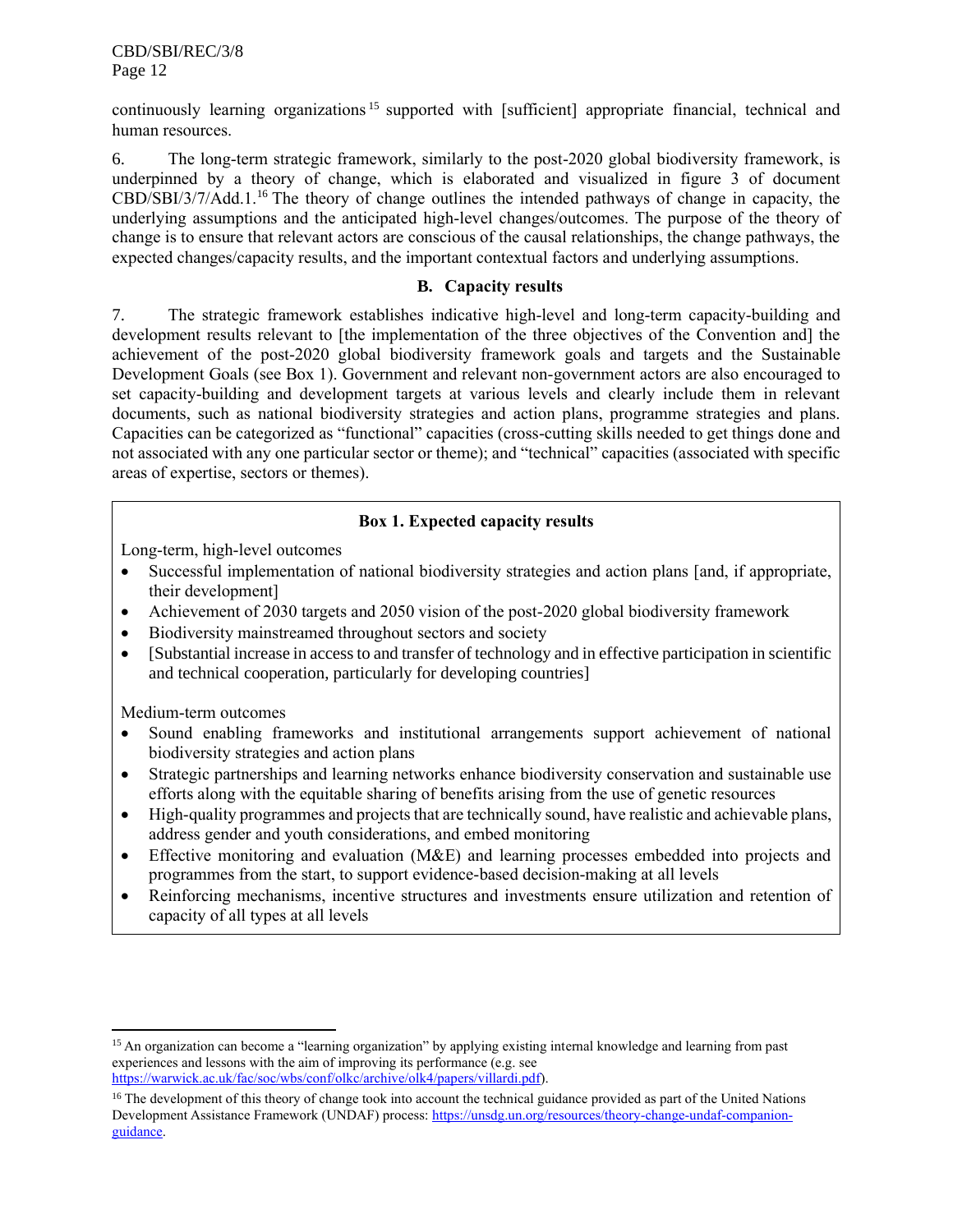#### **III. GUIDING PRINCIPLES**

8. Governments and non-governmental actors [including indigenous peoples and local communities and relevant international organizations,] are encouraged to apply the following overarching guiding principles, [in support of priorities for capacity-building and development determined by Parties in their national biodiversity strategies and action plans], which, if applied, would contribute to more effective and sustainable capacities to support the post-2020 global biodiversity framework:

(a) Inclusive analysis of existing capacities and needs is essential to ensure effective interventions;

(b) Country ownership and commitment should be cornerstones for capacity-building and development actions;

(c) Strategic and integrated system-wide approaches to capacity-building and development should be promoted;

(d) Interventions should be designed and implemented according to recognized good practice and lessons learned;

(e) Gender and youth perspectives should be fully integrated into biodiversity capacity-building and development efforts taking into account the post-2020 Gender Plan of Action;

(f) Monitoring, evaluation and learning frameworks should be incorporated into capacity-building and development strategies, plans and programmes from the start.

## **IV. KEY STRATEGIES TO IMPROVE CAPACITY-BUILDING AND DEVELOPMENT**

9. Government and non-government actors are encouraged to adopt, as appropriate, the strategies below to enhance capacity-building and development initiatives in support of the post-2020 global biodiversity framework and ensure alignment and synergy with the Sustainable Development Goals and other relevant national and global processes. Each country should decide which strategies to apply, taking into account its needs, circumstances and local contexts:

(a) *Institutionalize capacity-building and development*: Ensure that capacity-building and development interventions are planned and delivered as an integral part of the institutions' broader corporate strategic plans, ongoing human resources and organizational development and knowledge management, organizational learning, mentorship and peer-to-peer support, nurturing of communities of practice, and systematic sharing of experiences, best practices and lessons learned;

(b) *Integrate long-term capacity-building and development into national biodiversity strategies and action plans:* Integrate capacity-building and development components into national biodiversity strategies and action plans and similar strategic documents or develop dedicated national capacity-building and development action plans, as appropriate, $17$  to identify the core capacity-building and development needs, goals, targets and milestones and foster their alignment with the strategic framework, alongside initiatives on related Sustainable Development Goals. This would help ensure that capacity-building and development for biodiversity is planned strategically and streamlined into national development investments and budgeting processes; [These plans are encouraged to include plans on youth engagement and capacity-building and development and integrate inter-generational initiatives;]

## (c) *Increase focus on life-long learning*;

(d) *Align biodiversity capacity-building and development with broader cross-sectoral plans and programmes:* Apply the whole-of-government and whole-of-society approaches to national implementation proposed in the post-2020 global biodiversity framework to galvanize capacity-building and development for the achievement of the Sustainable Development Goals and the biodiversity goals and targets. Focal points of

<sup>&</sup>lt;sup>17</sup> At least 30 Parties to the Convention on Biological Diversity have prepared biodiversity capacity building and development strategies or plans, either as a chapter or section within their NBSAP or as stand-alone documents[: https://www.cbd.int/cb/plans/.](https://www.cbd.int/cb/plans/)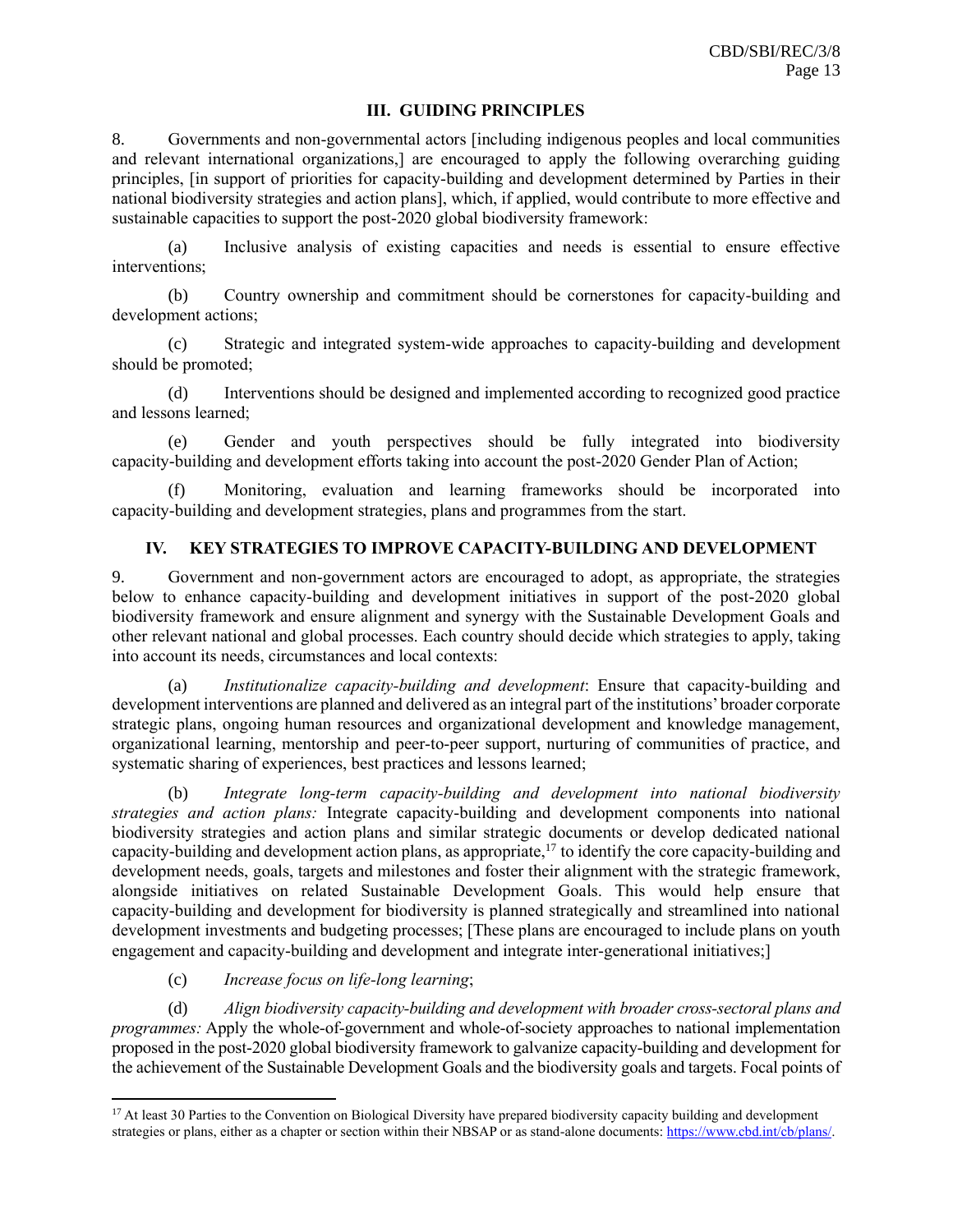CBD/SBI/REC/3/8 Page 14

the Rio conventions, biodiversity-related conventions and the Sustainable Development Goals, and representatives of line ministries and sectors should adopt a road map for alignment and coordinated action. The United Nations Country Teams should also play a key role in promoting integrated programming and coordination of capacity-building and development as part of United Nations Sustainable Development Cooperation Frameworks; 18

(e) *Undertake measures to fully utilize and retain existing capacity:* Undertake contextspecific assessments and stocktaking processes to identify existing capacity, and the obstacles preventing its utilization and retention. Likewise, identify and promote incentives that will help retain and fully utilize existing capacity and minimize not only loss of expertise and institutional memory, but discontinuity of partnerships/relationships built;<sup>19</sup>

(f) *[Develop thematic and regional [or subregional] capacity-building and development action plans and programmes:* It is recommended that, following the adoption of the post-2020 global biodiversity framework, thematic capacity-building and development strategies or action plans be developed to support the achievement of the respective targets or groups of related targets. Parties, other governments, biodiversity-related conventions, international organizations and other relevant stakeholders in a position to do so should, as appropriate, consider developing dedicated regional, subregional, national and subnational capacity-building and development action plans and programmes across multiple thematic sectors, with specific capacity targets and indicators];

(g) *Promote partnerships and networks for implementation [and learning]:* Establish and strengthen partnerships for effective mobilization of capacities and resources; the sharing of existing knowledge, expertise and technologies; and implementation of medium to long-term capacity-building and development programmes on specific issues related to the post-2020 targets, in line with national priorities;

(h) *Enhance synergies between capacity-building and development efforts of relevant processes:* Enhance synergies with the capacity-building and development initiatives of biodiversity-related conventions, the Rio conventions and the Sustainable Development Goal implementation processes at the global, regional and national levels. At the national level, the focal points of relevant conventions and processes, and of funding mechanisms, such as the Global Environment Facility and the Green Climate Fund, should consider establishing a mechanism to foster integrated and/or coordinated planning, programming, monitoring and evaluation, as appropriate;

(i) *Promote North-South cooperation* to support capacity-building and development of developing countries, with a view to addressing institutional and technical constraints that could undermine access to and transfer of technology, access to scientific and technical cooperation and the effective participation in biotechnological research, [in line with Articles 16, 18 and 19 of the Convention]. This could include joint research programmes and joint ventures for the development of technologies that are relevant to the conservation and sustainable use of biological diversity.

(j) *Promote South-South and triangular cooperation* to support capacity-building and development of developing countries that have common challenges and share similar characteristics (e.g. economic and social conditions and language), [as a complement for North-South cooperation]. This could include sharing of knowledge, expertise, technologies and resources and establishment of regional nodes, networks or centres of excellence;

(k) *Engage the private sector:* Engage the private sector, proactively and as appropriate, in the development of national capacities, as many technical and financial resources and relevant expertise and

<sup>&</sup>lt;sup>18</sup> Capacity building and development is one of the core outcome areas of the United Nations Development Assistance Framework (UNDAF), renamed United Nations Sustainable Development Cooperation Framework by General Assembly resolution 72/279, in a number of countries, as demonstrated by the example of Bhutan [\(https://www.unicef.org/evaldatabase/index\\_70552.html\)](https://www.unicef.org/evaldatabase/index_70552.html).

<sup>&</sup>lt;sup>19</sup> As cited in the UNDP publicatio[n Incentive Systems: Incentives, motivation and development performance.](https://www.undp.org/content/undp/en/home/librarypage/capacity-building/incentive-systems-incentives-motivation-and-development-performance-.html#:~:text=Incentive%20Systems%3A%20Incentives%2C%20Motivation%2C%20and%20Development%20Performance,-Nov%208%2C%202015&text=It%20is%20possible%20to%20distinguish,environment%22%20of%20any%20given%20system.)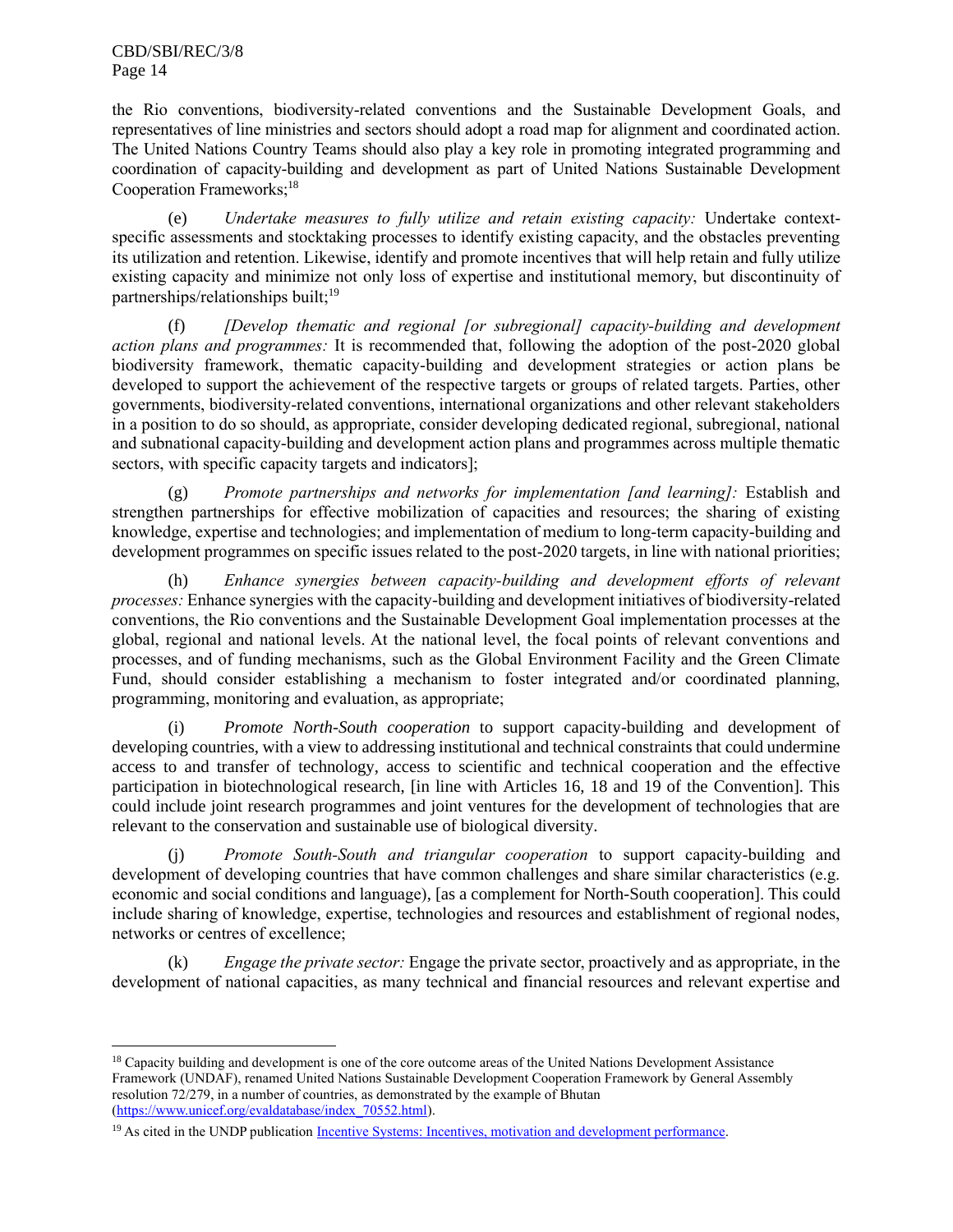technologies lie in the hands of private entities. In doing so, ensure transparency and accountability. Also strengthen the capacity of small and medium enterprises to address biodiversity-related issues;

(l) *Strengthen the monitoring and evaluation of capacity-building and development interventions:* Develop and implement adaptive management systems for monitoring and evaluation of biodiversity capacity-building and development efforts, to assess whether the intended capacity results are achieved in an impactful and sustainable manner, to identify and correct mistakes, and to capture and share good practices and lessons.

## **V. MECHANISMS FOR IMPLEMENTATION**

#### **A. Governance and coordination mechanisms**

10. [There is a need for mechanisms that could provide strategic leadership and foster coordinated capacity-building and development action for biodiversity at the global, regional and national levels. Specifically, the roles of such mechanisms may include: (a) enhancing synergy, by facilitating inter-agency coordination and cooperation among relevant organizations, initiatives, and funding agencies; [(b) providing strategic guidance, advice and support to government and non-government actors]; (c) promoting strategic and coherent approaches to capacity-building and development; (d) fostering partnerships and multi-stakeholder initiatives; (e) identifying opportunities to mobilize additional resources for biodiversity capacity-building and development efforts; and (f) proposing innovative ideas to improve and advance the implementation of the strategic framework.]

11. At the global level, the above roles could be accomplished through [for example]:

(a) [The establishment of a new high-level biodiversity capacity-building and development committee or a broader inter-agency implementation support committee<sup>20</sup>;<sup>1</sup>

(b) [The establishment of a biodiversity] capacity-building and development [committee under the Informal Advisory Group on Technical and Scientific Cooperation mentioned in annex III below];

(c) [The designation of a biodiversity capacity-building and development task team under existing mechanisms such as the United Nations Environment Management Group (EMG) or the Liaison Group of Biodiversity-related Conventions (BLG)].<sup>21</sup>

12. At the regional level, biodiversity capacity-building and development coordination and coherence could be achieved with the support of the United Nations regional economic commissions and the regional teams of the United Nations Sustainable Development Group (UNSDG);

13. At the country level, coordination of biodiversity capacity-building and development could be done through the national biodiversity committees or similar mechanisms and facilitated through the United Nations Country Teams, within the United Nations Sustainable Development Cooperation Framework for the country.

14. [In addition, an informal biodiversity capacity-building and development forum could be established and convened periodically on a rotational basis by different biodiversity-related conventions to bring together government and non-government actors to network and share experiences, good practices and lessons learned.]

#### **B. Mutual supportiveness between various implementation strategies and processes**

15. This long-term strategic framework should be synergized with the other means of implementation and enabling conditions for the post-2020 global biodiversity framework (including technical and scientific cooperation, technology transfer, knowledge management and resource mobilization), the long-term

<sup>&</sup>lt;sup>20</sup> [The implementation support committee would provide advice and strategic guidance on all the means of implementation of the post-2020 global biodiversity framework, including capacity-building and development, technical and scientific cooperation, technology transfer, knowledge management, resource mobilization and others.]

<sup>&</sup>lt;sup>21</sup> The EMG [\(https://unemg.org/\)](https://unemg.org/) or BLG [\(www.cbd.int/blg/\)](http://www.cbd.int/blg/) could include on the task team senior representatives of relevant organizations, indigenous peoples and local communities, civil society organizations, the private sector, donors and academia.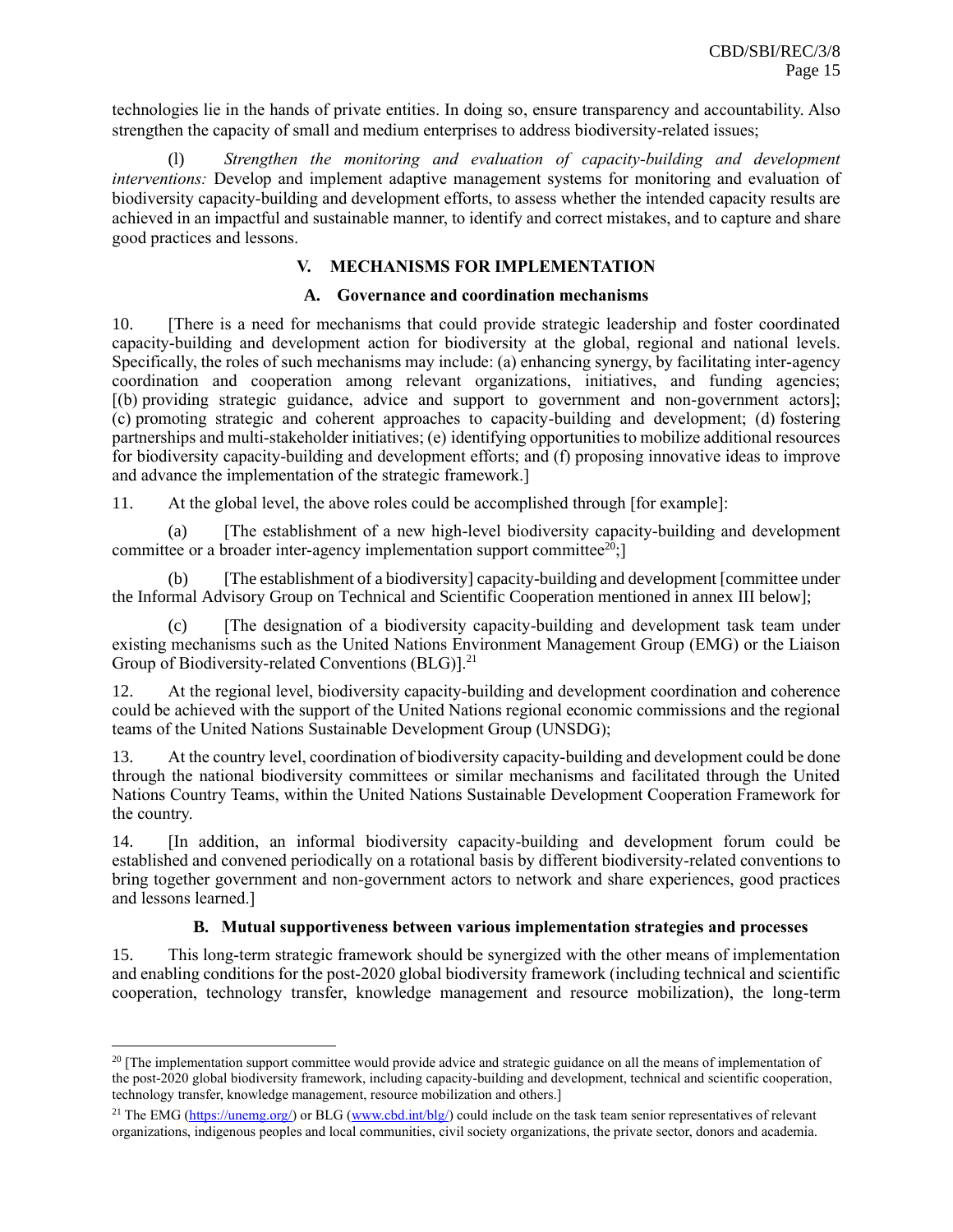approach to mainstreaming biodiversity and with the mechanisms for reporting, assessment and review of implementation.

## **C. Resource mobilization for capacity-building and development**

16. [There is a need to mobilize [human and] [financial] resources [from all sources] to support national capacity-building and development and help create an enabling environment. The [provision of financial resources in line with article 20 and the] Biodiversity Finance Initiative of the United Nations Development Programme (BIOFIN) could support countries to include options to mobilize resources for capacity-building and development in their national resource mobilization strategies]\* .

#### **D. Regional and global support networks**

17. Existing regional and global support networks should be strengthened, [or established], to provide, upon request, capacity-building and development support to national government institutions, subnational governments, local authorities and non-government actors within the respective geographic regions or subregions.

## **E. Enhanced review mechanisms**

18. [The enhanced planning, reporting and review mechanism should consider the capacity-building and development dimension. The guidelines for national reporting by governments should also include provisions for reporting on capacity-building and development and provide opportunities for countries to share experiences and lessons learned. The national biodiversity strategy and action plan review and revision process and the voluntary peer review of the national biodiversity strategy and action plan implementation should also include a review of the capacity-building and development strategies and approaches].

## **F. Outreach and dissemination of the framework**

19. A campaign targeting various stakeholders and actors will be undertaken to raise awareness of, and support for, the long-term strategic framework. Key partners and stakeholders will be invited to support the implementation, including through alignment of their capacity-building and development actions with the framework, [elaboration of thematic action plans], and establishment of coalitions and communities of practice. A dedicated web portal within the clearing-house mechanism will be created and linked to the websites of biodiversity-related conventions and organizations to share information about the framework and the activities and experiences of various actors.

# **G. Reporting and review of the framework**

20. [The long-term strategic framework is intended to be a living document. It will be reviewed periodically and, if necessary, updated to ensure its continued relevance, effectiveness and use by government and non-government actors. A first review will be carried out in 2025 and an independent evaluation will be undertaken in 2029, to coincide with the review of the post-2020 global biodiversity framework. Reporting on its application and the lessons learned by governments will be done through national reports; and reporting by non-government actors will be through voluntary submission of reports and case studies to the Secretariats of biodiversity-related conventions and processes].

21. [A set of headline indicators for capacity-building and development will be included in the monitoring framework for the post-2020 global biodiversity framework. [A complementary set of indicators and a methodology for measuring progress towards the achievement of the strategic directions proposed in the long-term strategic framework for capacity-building and development could be prepared with the support of experts and made available immediately following the adoption of the strategic framework]. Government and non-government actors could also adapt and use the complementary indicators to monitor, assess and report on their capacity building and development efforts at the subnational, national and regional levels. [The information generated from the monitoring and capacity-building and development assessments processes at the national and regional levels should inform the periodic review and update of the framework].]

<sup>\*</sup> Will be updated in the light of the outcomes of the negotiations on resource mobilization.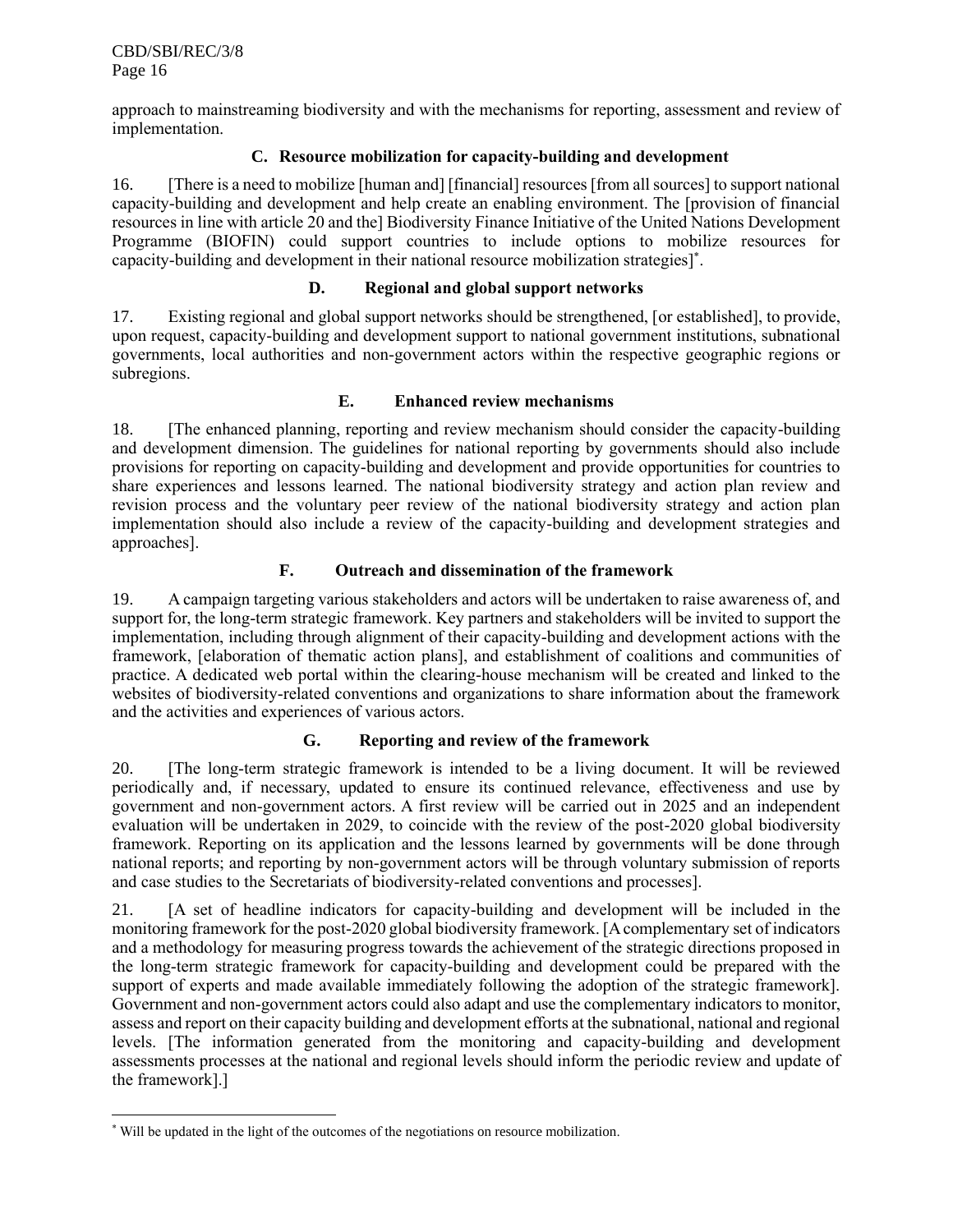#### *[Annex II*

## **PROPOSALS TO STRENGTHEN TECHNICAL AND SCIENTIFIC COOPERATION IN SUPPORT OF THE POST-2020 GLOBAL BIODIVERSITY FRAMEWORK**

## **I. INTRODUCTION**

1. Article 18(1) of the Convention on Biological Diversity requires Parties to promote international technical and scientific cooperation in the field of conservation and sustainable use of biological diversity, where necessary, through the appropriate international and national channels.

2. [Various provisions of other biodiversity-related conventions and agreements require Parties to promote technical and scientific cooperation.] [In addition, the preamble of the Convention on International Trade in Endangered Species of Wild Fauna and Flora (CITES) recognizes that international cooperation is essential for the protection of certain species of wild fauna and flora. Article 2 of the Convention on Migratory Species of Wild Animals [, as well as Article 5 of the Ramsar Convention on Wetlands,] require[s] Parties to promote, cooperate in and support research relating to migratory species. Several articles of the International Treaty on Plant Genetic Resources for Food and Agriculture stress the importance of international cooperation. Article 4 of the World Heritage Convention states that each State Party will do all it can, including with international assistance and cooperation, to ensure the identification, protection and conservation of its cultural and natural heritage.]

## **II. GOAL, OBJECTIVES AND GUIDING PRINCIPLES**

#### **A. Goal and objectives**

3. The overall goal of the proposals is to promote and facilitate cooperation among Parties and relevant organizations to enable them to effectively utilize science, technology, and innovation to support the implementation of the post-2020 global biodiversity framework. The specific objectives are:

(a) To enhance local, national, regional and international capacities in relation to science, technology and innovation by means of human resource and institutional capacity-building and development;

(b) To enable technology horizon scanning, assessment, monitoring, and judgement on the appropriate technologies;

(c) To promote and facilitate the development, transfer and use of appropriate technologies, including indigenous and traditional technologies subject to prior informed consent, as applicable;

(d) To promote and encourage joint research, cooperation and collaboration in the use of scientific advances and good practices in research;

(e) To promote the development, implementation and scaling up of appropriate and responsible innovative solutions;

(f) To facilitate access to and exchange of relevant technical and scientific data, information and knowledge.

#### **B. Guiding principles**

4. Technical and scientific cooperation initiatives (activities, projects and programmes) would be guided by the following principles:

(a) *Demand-driven:* Initiatives should be started at the request of Parties and relevant institutions and stakeholders, including indigenous peoples and local communities, in response to their needs and in accordance with national legislation;

(b) *Flexibility:* Initiatives should be implemented in a flexible and adaptive manner, taking into account the varying needs, conditions and circumstances of the Parties and stakeholders involved;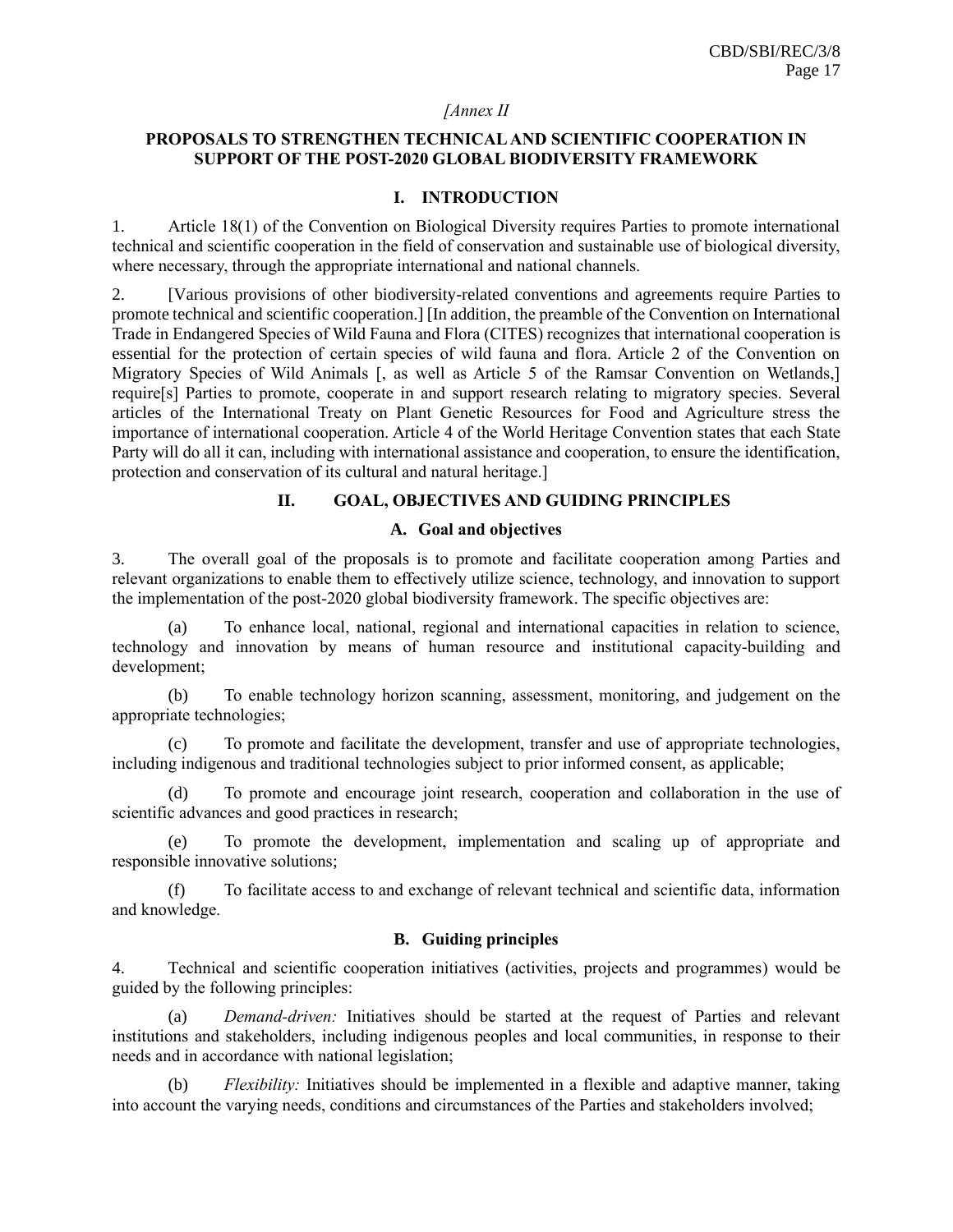#### CBD/SBI/REC/3/8 Page 18

(c) *Efficiency:* Measures should be taken to ensure that the initiatives achieve the intended results on time and with the least possible resources;

(d) *Efficacy:* Measures should be taken to ensure that the initiatives generate the desired changes while taking into account the potential interconnections and unintended impacts, and that results can be monitored, assessed and evaluated;

(e) *Tailored:* Initiatives should be adapted to local conditions and circumstances, also taking into account cultural and other considerations, to foster buy-in and uptake, ownership, and sustainability at the local level;

(f) *Programmatic:* Delivery should be done through sustained long-term engagement and in a holistic and integrated manner, whereby various interventions (activities, projects and other initiatives) unified by an overarching vision and common objectives, are interconnected to achieve larger-scale and sustained impact that is more than the sum of its components;

(g) *Synergistic:* Initiatives should be implemented in a collaborative, interlinked, complementary and mutually supportive manner to achieve enhanced impact in supporting the implementation of the post-2020 global biodiversity framework at all levels and across conventions, processes and sectors;

(h) *Multi-stakeholder engagement:* Initiatives should actively engage relevant societal actors, institutional partners and providers of technical assistance, including (i) indigenous peoples and local communities and their networks; (ii) multidisciplinary research and professional networks; (iii) civil society, including youth networks; (iv) academic and scientific institutions; (v) the private sector; (vi) subnational, national and regional governmental institutions; (vii) national and international nongovernmental organizations, including organizations engaging in citizen science; (viii) bilateral and multilateral institutions; and (ix) funding institutions;

(i) *Mutual respect:* Initiatives should adhere to the principles of mutual respect and equality and mutual benefit, under a human rights approach, including respect for diverse knowledge systems including the knowledge and experience of practitioners, and of indigenous peoples and local communities;

(j) *Respect for regulatory requirements:* Initiatives should adhere to appropriate and proportionate safeguards and comply with the legal and regulatory requirements of collaborating countries;

(k) *Continuous learning:* Initiatives should incorporate provisions for continuous education and learning opportunities, including interdisciplinary education in the research and development of new and emerging technologies, as a part of the long-term programmatic approach to strengthen the technical knowledge of the recipients;

(l) *Participation:* Initiatives should seek to maximize participatory approaches, recognizing the value of drawing on diverse perspectives, including those from outside the technical and scientific realm;

(m) *Precaution:* Initiatives should operationalize the precautionary approach as set out in the Convention on Biological Diversity and its protocols as a balance against risks arising from new technological threats;

(n) *Free, prior and informed consent:* Initiatives should respect the principle of free, prior and informed consent of indigenous peoples and local communities when considering the introduction, dissemination or use of innovations that may potentially impact their rights, traditional practices and territories;

(o) *Liability and redress:* Initiatives should take into account the requirement for ensuring liability and redress, as well as options for recall in the event the introduction or use of innovations cause unexpected or unanticipated adverse effects on the conservation and sustainable use of biodiversity.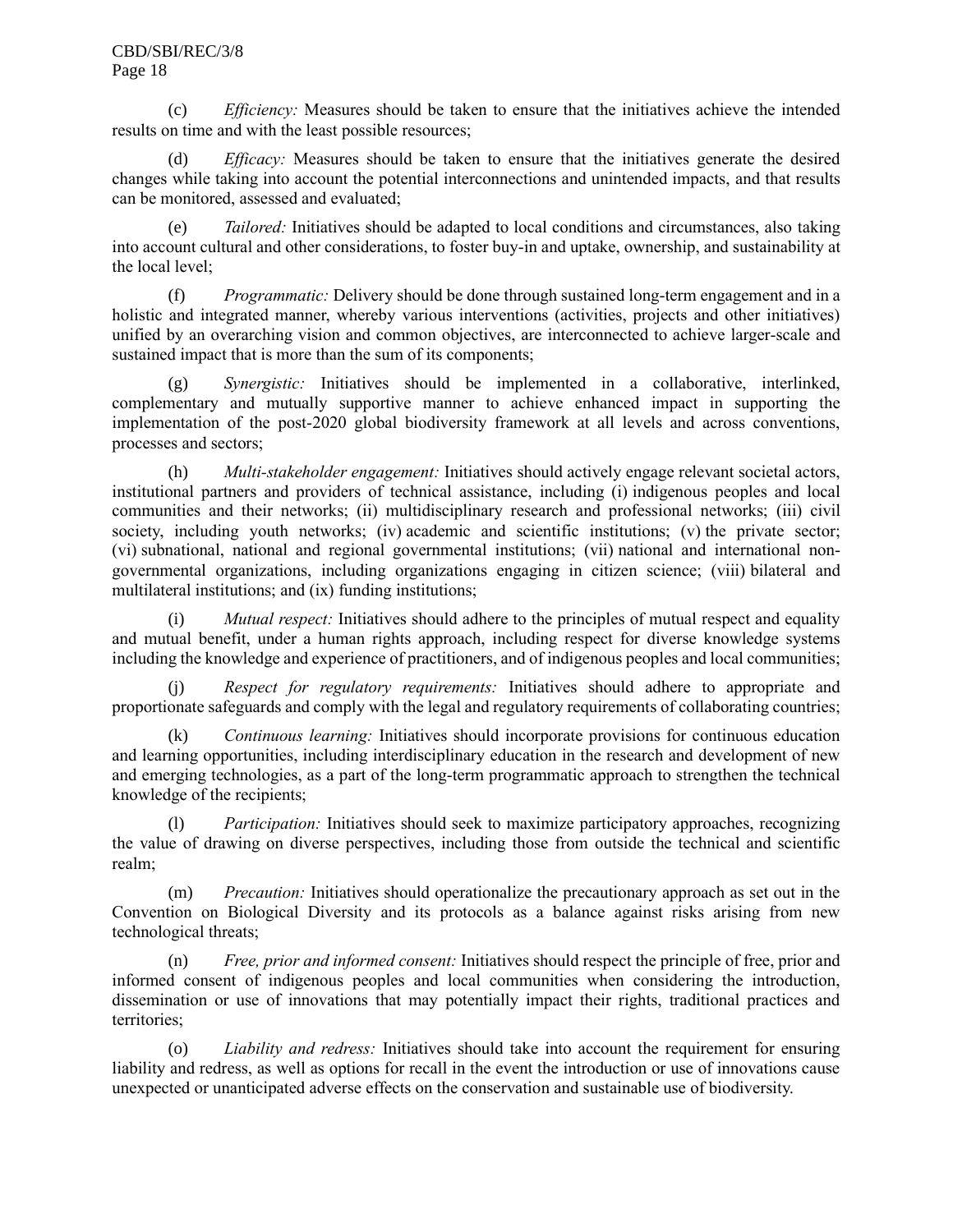## **III. MAIN FOCAL AREAS**

5. Technical and scientific cooperation work in support of the post-2020 global biodiversity framework could be organized around the following focal areas:

Science: Promotion of research cooperation to foster effective generation and use of relevant scientific and analytical information and facilitate science-policy dialogue to support evidencebased policies, actions, tools and mechanisms, based on or informed by the best available science;

(b) *Technology*: Horizon scanning, technology assessment, development, transfer, promotion, monitoring, governance, and use of appropriate technologies, including biotechnology, existing know-how of relevant sectors and indigenous and traditional technologies and knowledge, to scale up solutions;

*Innovation:* Promotion of appropriate, supportive and socially responsible innovation, in line with the needs of people and the environment.

# **IV. OPTIONS FOR INSTITUTIONAL MECHANISMS AND MODALITIES**

6. Enhanced technical and scientific cooperation in support of the post-2020 global biodiversity framework will require an effective governance structure, efficient operational mechanisms, transparent processes and procedures based on a synergistic approach, and adequate financial and human resources.

7. With regard to governance, the Conference of the Parties would provide the overall strategic and policy/political guidance. The Informal Advisory Group on Technical and Scientific Cooperation, whose establishment is to be considered by the Conference of the Parties at its fifteenth meeting pursuant to decision 14/24 B, paragraph 5, would provide advice and recommendations on programmatic and operational matters. The proposed terms of reference of the Informal Advisory Group are presented in annex III.

8. Possible options for operational institutional mechanisms to facilitate and enhance technical and scientific cooperation in support of the post-2020 global biodiversity framework could include the following:

(a) A global technical and scientific cooperation support centre autonomous from the Secretariat, working in close collaboration with various technical assistance providers;

(b) Regional and/or subregional technical and scientific cooperation support centres designated by the Conference of the Parties;

(c) [Initiatives and programmes implemented/coordinated by the Secretariat of the Convention on Biological Diversity, in collaboration with partners.]

# **Option A: Global technical and scientific cooperation support centre**

9. Under this option, technical and scientific cooperation and technology transfer would be promoted and facilitated by an autonomous global technical and scientific cooperation support centre that would be separate from the Secretariat of the Convention on Biological Diversity. This operational entity would be hosted and managed by a reputable international institution designated by the Conference of the Parties and could operate in a manner similar to such entities as the Climate Technology Centre and Network (CTCN), an operational arm of the United Nations Framework Convention on Climate Change (UNFCCC) Technology Mechanism and hosted by the United Nations Environment Programme and the United Nations Industrial Development Organization (UNIDO).

10. Criteria for selecting the host institution for the centre would be considered and approved by the Conference of the Parties at its fifteenth meeting. The Conference of the Parties may, for example, require that any organization or consortium wishing to host such a global support centre should have:

(a) Demonstrated ability to provide technical advice and support to Parties in planning and implementing country-led projects and/or programmes;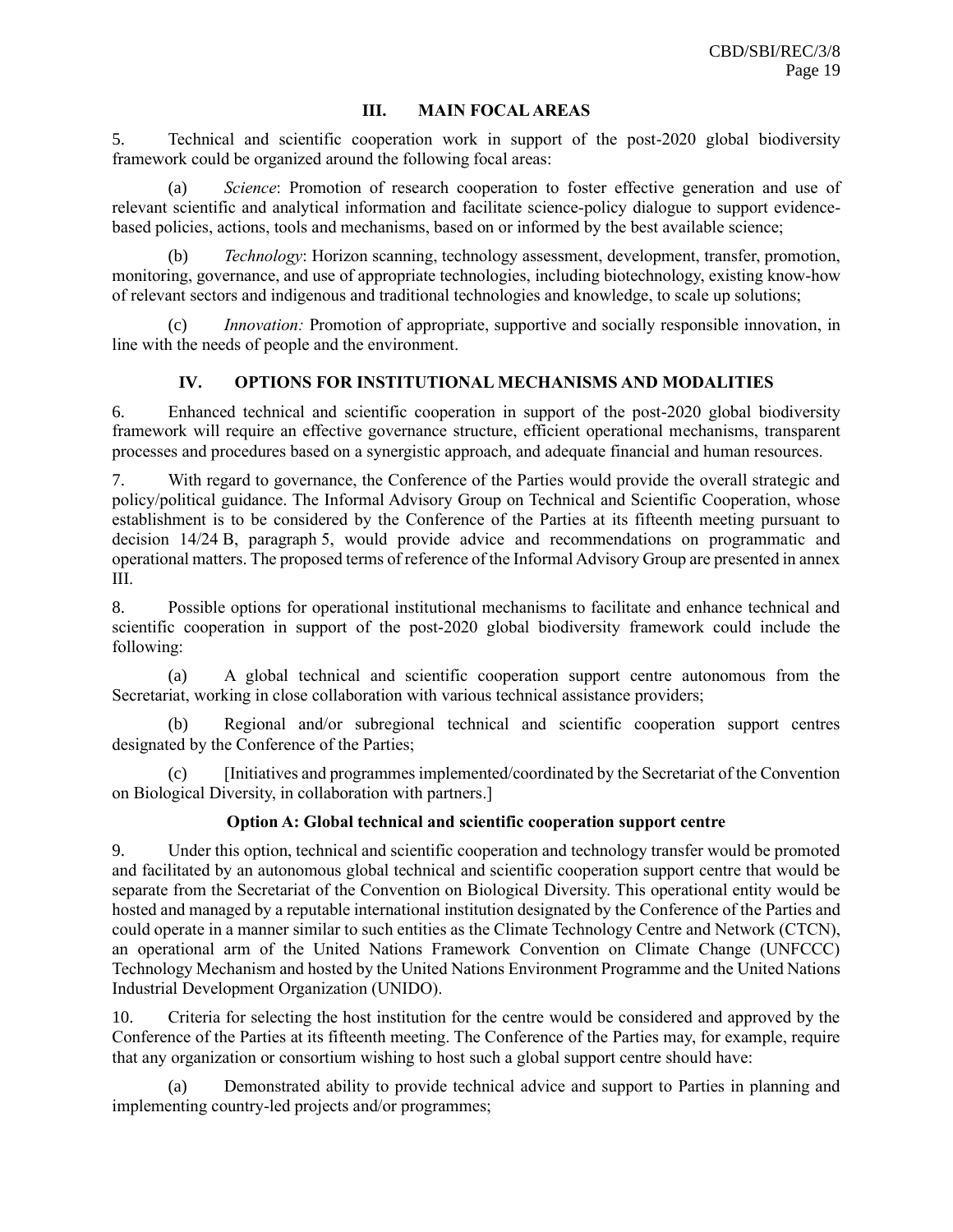#### CBD/SBI/REC/3/8 Page 20

(b) Broad experience in the areas of work undertaken by Parties in implementing the Convention on Biological Diversity and its protocols;

(c) Capacity to mobilize resources for technical scientific cooperation programmes;

(d) Appropriate policies, procedures and other institutional mechanisms and demonstrated ability in place to manage multiple complex projects and programmes;

(e) Active networks of collaborators, including institutions working at both the global and regional levels on biodiversity-relevant issues;

Experience of working with other biodiversity-related conventions, intergovernmental processes, indigenous peoples and local communities, civil society and other stakeholders.

11. The global support centre would have a mandate to mobilize resources to promote and facilitate technical and scientific cooperation and technology transfer in support of the post-2020 global biodiversity framework. It would provide a central "one-stop shop" for Parties to submit their requests for assistance or opportunities for technical and scientific cooperation and support. Its specific proposed functions would include the following:

(a) *Operate a help desk:* to provide, at the request of Parties and relevant institutions and stakeholders, including indigenous peoples and local communities, information, advice, and technical support, including in terms of articulating their needs and developing targeted project proposals, in collaboration with a network of institutional partners and providers of technical assistance to harness a broader pool of institutional knowledge and technical expertise;

- (b) *Promote network development and partnership-building* by*:*
- (i) Catalysing and strengthening international and regional technical and scientific cooperation networks and partnerships, including regional technology assessment platforms, the Consortium of Scientific Partners on Biodiversity, and others;
- (ii) Promoting the use of relevant communities of practice, including the NBSAP Forum, the Global ABS Community, the Biodiversity and Ecosystem Services Network (BES-Net), the Sub-Global Assessment Network and others;
- (iii) Promoting the sharing of relevant and appropriate biodiversity research data, including through platforms that facilitate systematization and data backup in an open-source setting, provide adequate protection against exploitation and appropriation, and respect principles of free, prior and informed consent; and developing safeguards against misuse and extractive data mining by or commercial or other data aggregators;
- (iv) Further improving biodiversity monitoring through cooperation with, inter alia, the Committee on Earth Observation Satellites and the Group on Earth Observations Biodiversity Observation Network (GEO-BON);
- (v) Improving the governance, fair acquisition, coordination, delivery and controlled use of biodiversity-related Earth observation data and related services;
- (vi) Strengthening long-term field monitoring programmes for biodiversity through cooperation, exchange of experiences, methodology transfer and data-sharing;
- (vii) Identifying, publicizing and linking centres of expertise;

(c) *Facilitate matchmaking:* to connect requesting Parties and relevant partners selected from among the members of the above-mentioned network of partners and providers, in order to respond to selfidentified and self-prioritized needs by:

(i) Providing information and guidance regarding technical and scientific cooperation, with a view to facilitating access to technical expertise and know-how;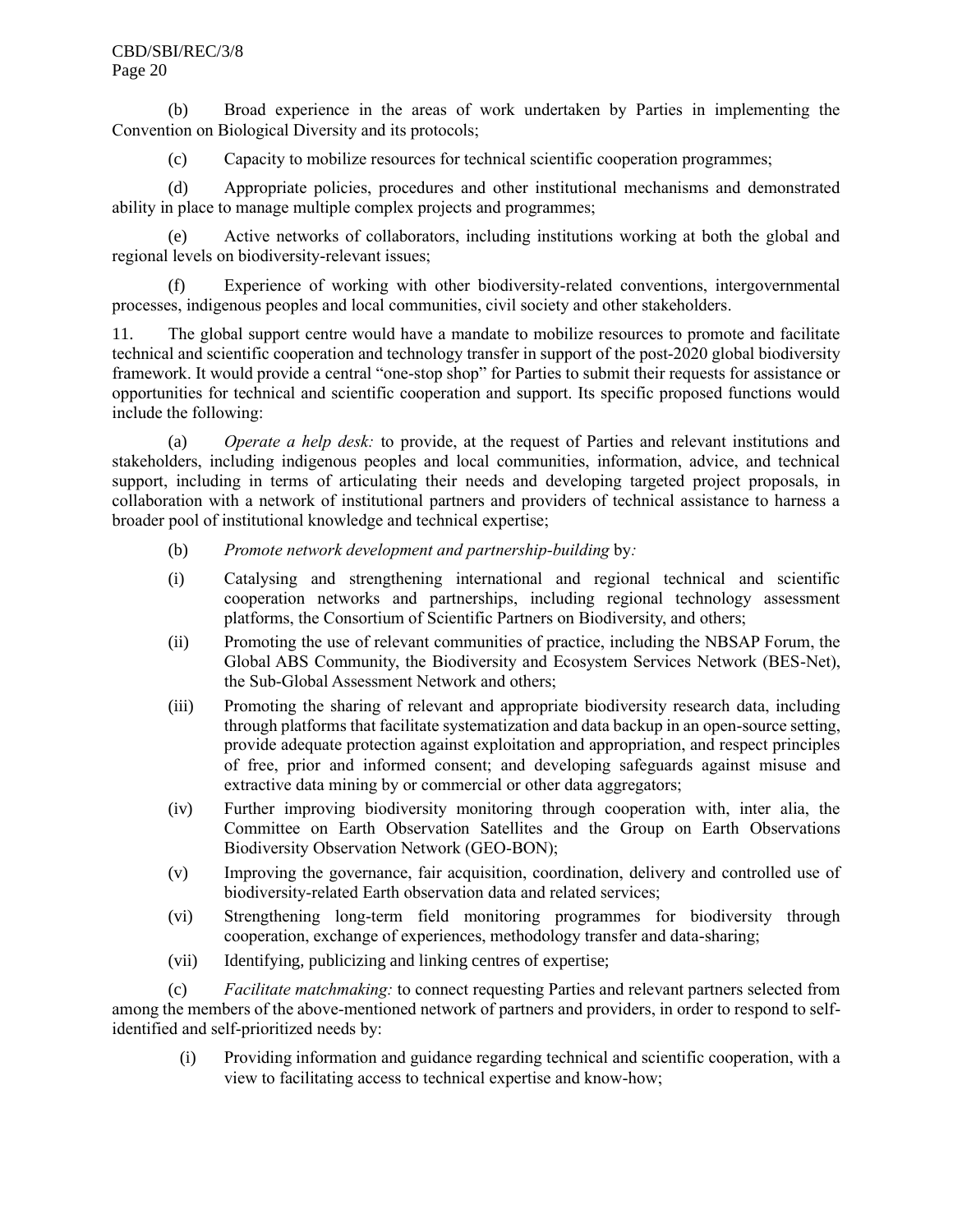- (ii) Mobilizing technical assistance through matchmaking between requesting Parties, based on self-identified needs, and Parties and/or relevant institutions and stakeholders in a position to assist;
- (iii) Promoting partnerships and joint ventures to accelerate the development and diffusion of appropriate technologies and equitable scalable solutions;
- (iv) Promoting the engagement of all sectors, including the private sector, in the development and application of innovative solutions, while ensuring that such engagement does not overshadow, marginalize or take advantage of the actions of the public sector and communities;

(d) *Provide project, research and development, and technology support services:* to assist with the implementation of technical and scientific cooperation projects in order to:

- (i) Foster North-South, South-South and triangular partnerships, using a programmatic approach;
- (ii) Strengthen the organizational capacities of national and subnational scientific institutions to conduct relevant research by facilitating partnerships with counterpart organizations in other countries, joint research projects, and exchange of experts and staff;
- (iii) Facilitate the development, transfer and diffusion of technologies, including existing tools and techniques, scalable initiatives, and innovative local solutions;
- (iv) Identifying, mapping and publicizing existing relevant technologies with a view to facilitating their accessibility and utilization;
- (v) Identifying, mapping and publicizing impactful innovations with a view to facilitating their implementation and scaling up;
- (vi) Supporting the establishment or strengthening of technology incubator programmes and accelerator mechanisms to promote and facilitate the development of biodiversity-related innovations and solutions, including locally designed technologies and solutions, and indigenous technologies;
- (vi) Organizing technology and innovation fairs and expos to showcase cutting-edge technologies and solutions;
- (vii) Facilitate access to and utilization of scientific knowledge, information, and data, as well as indigenous and traditional knowledge;

(e) *Facilitate information-sharing* through the identification and submission to the clearing-house mechanism of relevant information, success stories, exemplary cooperation projects (bright spots), case studies, and best practices, in line with the knowledge management component of the post-2020 global biodiversity framework, including information on results of technical and scientific research, relevant training and technical assistance programmes, and funding mechanisms;

(f) *Promote capacity-building and development in areas related to technical and scientific cooperation* by:

- (i) Supporting Parties to develop and implement enabling and synergistic policies, regulatory frameworks, institutional arrangements and incentives to catalyse and scale up innovation;
- (ii) Strengthening the organizational capacities of scientific institutions, including through educational programmes, exchange of experts and mentoring of young scientists;
- (iii) Facilitating the provision of skills training to develop technical know-how in specialized areas, such as remote sensing, scenario analyses and modelling, valuation of biodiversity and ecosystem functions and services, modern biotechnology, DNA technologies, gene editing, synthetic biology, digital sequence information, status assessments for species and ecosystems, identification of spatial biodiversity priority areas, and others;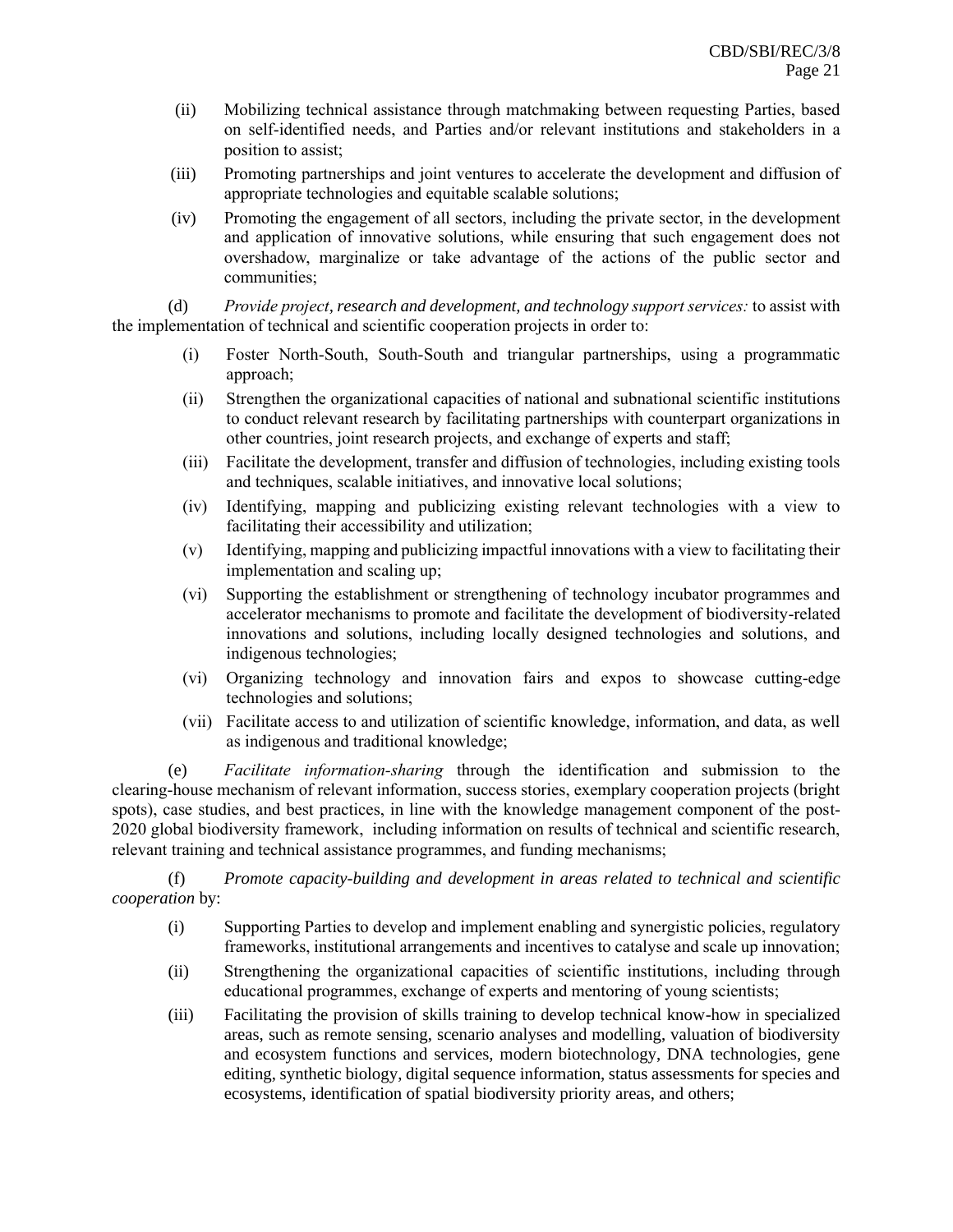- (iv) Facilitating the provision of guidance material on social and ethical matters related to science and technology;
- (g) Perform such other activities as may be necessary to carry out its functions.

12. The global centre would work under the strategic guidance of the Conference of the Parties and would take into consideration the advice and recommendations of the above-mentioned Informal Advisory Group on Technical and Scientific Cooperation. The centre would submit progress reports on its activities to the Conference of the Parties through the Secretariat of the Convention on Biological Diversity. A schematic illustration of the possible operational framework of the global centre, and its relationship with the Conference of the Parties and other stakeholders, is presented in figure 1 below.

13. The global support centre would require dedicated resources for its operations. If this option is selected, the Conference of the Parties may wish to invite the financial mechanism of the Convention and other donors to provide the global centre with funding to enable it to provide Parties with timely support so that they can access relevant technologies, expertise and other technical support required in order to implement the post-2020 global biodiversity framework effectively.

# **Option B: Regional and/or subregional technical and scientific cooperation support centres**

14. Under this option, technical and scientific cooperation and technology transfer would be promoted and facilitated through regional and/or subregional centres designated by the Conference of the Parties. The regional support centres would be hosted in existing partner institutions that possess relevant expertise and institutional capacity to provide technical assistance to countries in the region or subregion, upon request, as well as capacity to mobilize resources for technical scientific cooperation projects and programmes in their respective regions.

15. Criteria for selecting the host institutions for the centres would be considered and approved by the Conference of the Parties at its fifteenth meeting. The Conference of the Parties may, for example, require that any organization or institution wishing to host such a centre should have:

(a) Demonstrated ability to provide technical advice and support to Parties in planning and implementing country-led projects and/or programmes;

(b) Broad experience in the areas of work undertaken by Parties in implementing the Convention on Biological Diversity and its protocols;

(c) Capacity to mobilize resources for technical scientific cooperation programmes;

(d) Appropriate policies, procedures and other institutional mechanisms and demonstrated ability in place to manage multiple complex projects and programmes;

(e) Active networks of collaborators, including institutions working at regional and subregional levels on biodiversity-relevant issues;

(f) Experience of working with other biodiversity-related conventions, intergovernmental processes, indigenous peoples and local communities, civil society and other stakeholders.

16. The regional support centres would carry out functions similar to those of the global centre as described above but would operate within their respective regions or subregions. Where necessary, they would coordinate with other centres to mobilize all the expertise required to fully support the implementation of the post-2020 global biodiversity framework and address priorities identified in their regions or subregions. They would also collaborate with and support any existing regional technology assessment platforms that engage a range of stakeholders in a participatory approach to horizon scanning, technology assessment, monitoring, capacity-building and development, citizen science and other activities to support responsible research and innovation.

17. The centres would work under the strategic guidance of the Conference of the Parties and would take into consideration the relevant guidance and recommendations of the Informal Advisory Group on Technical and Scientific Cooperation. The centres would submit progress reports on their activities to the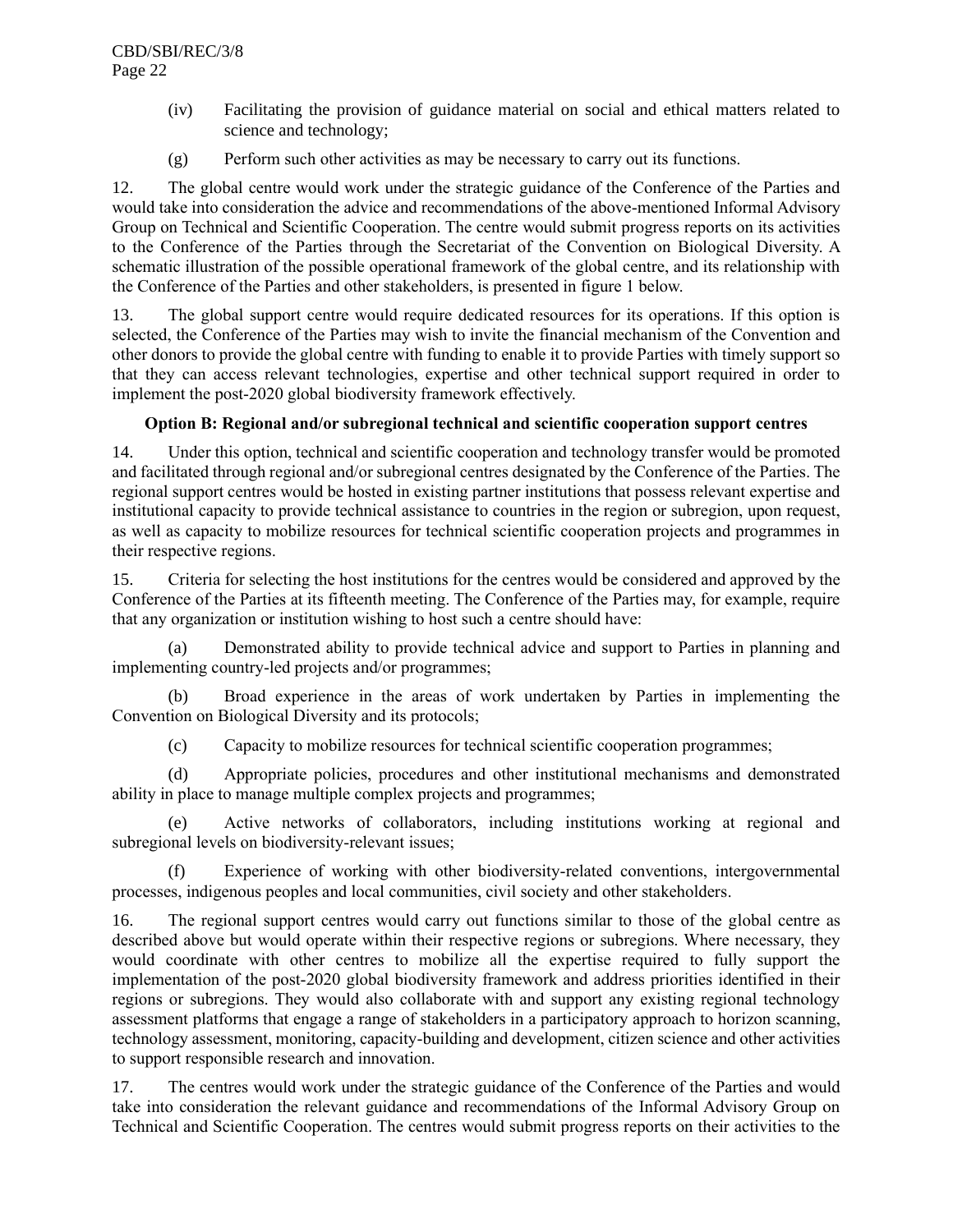Conference of the Parties through the Secretariat of the Convention. A schematic illustration of the proposed regionally based institutional mechanism to promote and support technical and scientific cooperation, including the relationship between the above components, the Conference of the Parties and other stakeholders, is presented in figure 2 below.

18. The regional support centres would require dedicated resources for their operations. If this option is selected, the Conference of the Parties may wish to invite the financial mechanism of the Convention and other donors to provide the regional centres with funding to enable them to provide Parties with timely support so that they can access relevant technologies, expertise and other technical support required in order to implement the post-2020 global biodiversity framework effectively.

## **Option C: Technical and scientific cooperation support through Secretariat-coordinated programmes**

19. Under this option, technical and scientific cooperation and technology transfer would continue to be promoted and facilitated through programmes coordinated by the Secretariat of the Convention in collaboration with relevant partners and initiatives. Each programme would implement targeted interventions. The Secretariat would submit progress reports to the Conference of the Parties, which would take into consideration the guidance of the Informal Advisory Group on Technical and Scientific Cooperation. The functions of the different programmes would vary on the basis of the priorities and requirements of Parties.

20. The Secretariat would also continue to promote and facilitate technical and scientific cooperation through partnership agreements and collaborative programmes with various partners and initiatives, including research and academic institutions, United Nations agencies, and international organizations and networks.

21. To play the above roles more effectively in support of the post-2020 global biodiversity framework, the Secretariat would require adequate and predictable funding support. The Secretariat's core budget would need to provide for dedicated staff positions for technical and scientific cooperation, as well as for core activities. At present, the functions related to technical and scientific cooperation are largely performed by project staff funded by the Republic of Korea through the Bio-Bridge Initiative. The current funding commitment for the Bio-Bridge Initiative is scheduled to end in 2020.

# **V. ROLE OF THE SECRETARIAT OF THE CONVENTION**

22. In line with Article 24 of the Convention, the Secretariat of the Convention will:

(a) Prepare or submit, as appropriate, relevant documents and reports on technical and scientific cooperation and technology transfer (Articles 16-18 of the Convention) for the Conference of Parties and its subsidiary bodies;

(b) Compile relevant information related to technical and scientific cooperation and technology transfer in the field of biological diversity and make it available through the clearing-house mechanism, in line with the knowledge management component of the post-2020 global biodiversity framework;

(c) Maintain active communication with Parties and stakeholders involved or interested in technical and scientific cooperation;

(d) Coordinate, as appropriate, with biodiversity-related conventions, relevant Parties' agencies, the Consortium of Scientific Partners on Biodiversity, the Global Partnership for Business and Biodiversity, and other relevant networks and initiatives with technical and scientific expertise and/or involved in technical and scientific cooperation;

(e) Co-organize with partners biodiversity science forums, technology and innovation expos and other events on the margins of international meetings;

(f) Perform such other activities as may be necessary to carry out its functions.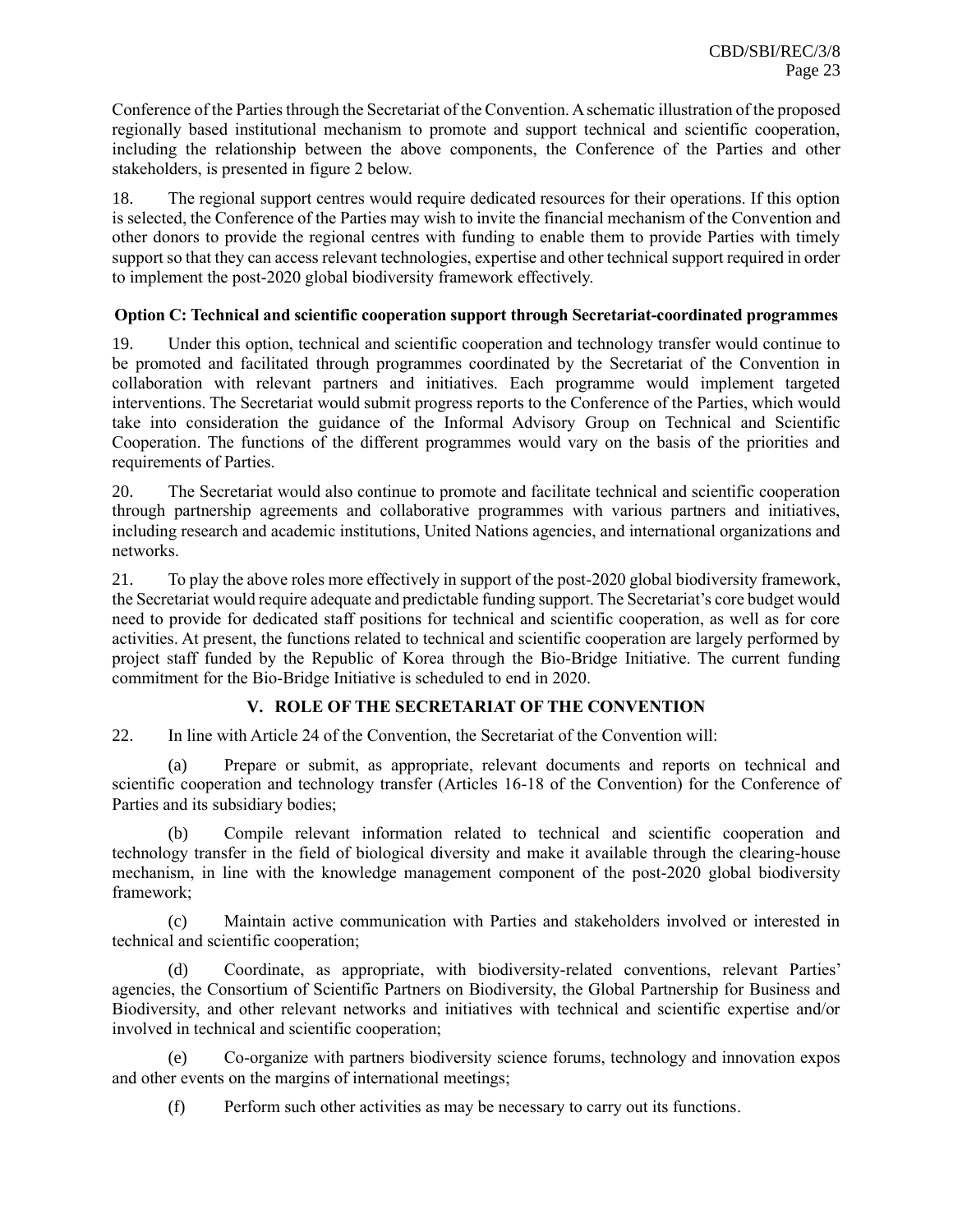#### **VI. MONITORING AND REVIEW**

23. The present proposals will be reviewed periodically and, if necessary, updated to ensure their continued relevance and effectiveness in supporting the implementation of the post-2020 global biodiversity framework. A first review will be carried out in 2025 and an independent evaluation will be undertaken in 2030, together with the review of the long-term strategic framework for capacity-building and development and the review of the post-2020 global biodiversity framework. The reviews will be based on the information provided by Parties in their national reports and on voluntary reports and case studies provided by non-government actors to the secretariats of biodiversity-related conventions and processes.

24. Indicators to monitor progress on technical and scientific cooperation and technology transfer, including the utilization of science, technology and innovation, will be included in the monitoring framework for the post-2020 global biodiversity framework. A complementary set of indicators and a methodology for measuring progress could be prepared with the support of experts and practitioners and made available for use, as appropriate, by government and non-government actors at the subnational, national and regional levels. The periodic review and update of the proposals will be informed by information generated from the monitoring process, which may be communicated through the Parties' national reports and the voluntary reports by non-governmental actors.]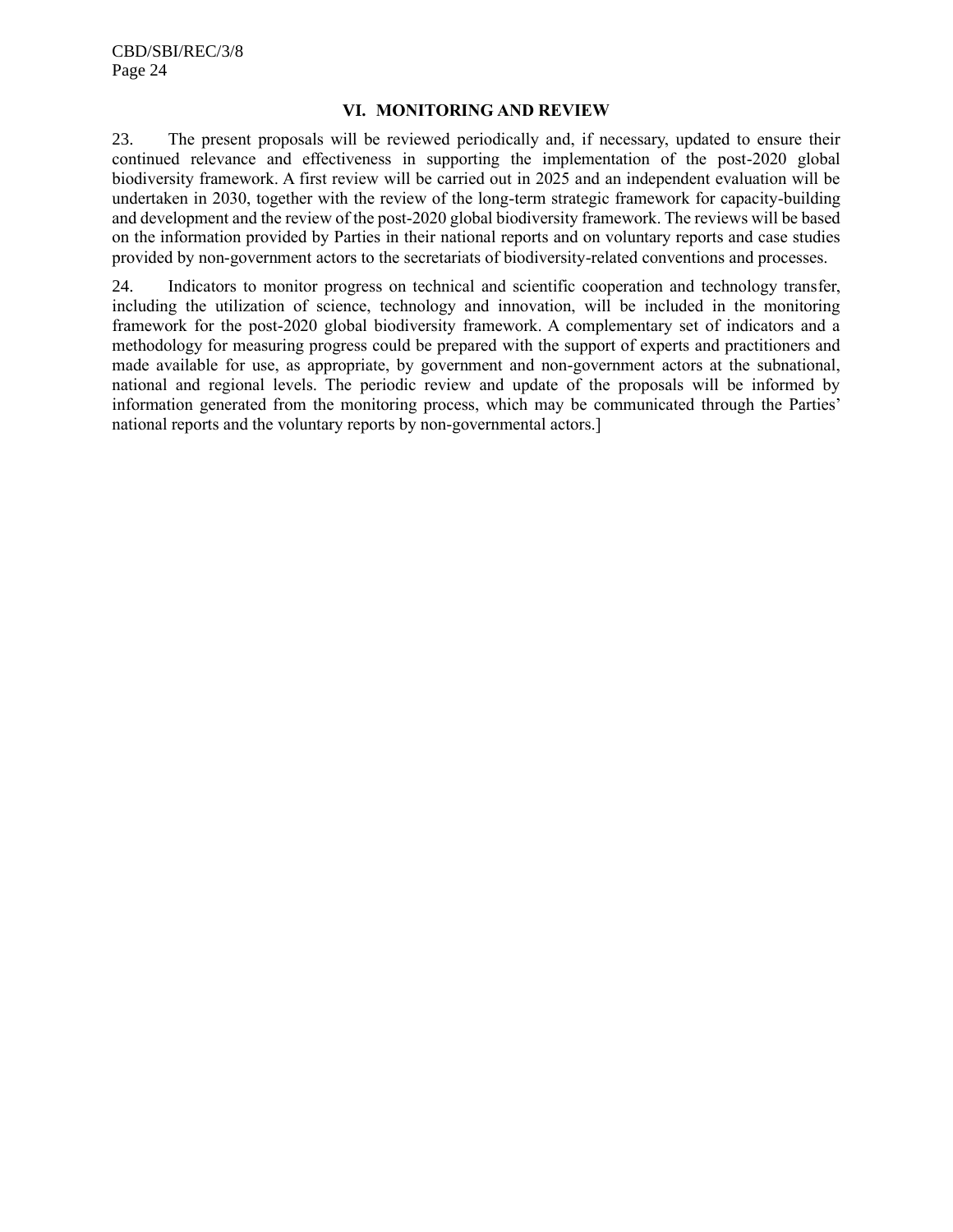#### *Annex III*

## **DRAFT TERMS OF REFERENCE OF THE INFORMAL ADVISORY GROUP ON TECHNICAL AND SCIENTIFIC COOPERATION**

#### **A. Background**

1. Article 18 of the Convention on Biological Diversity requires Parties to promote international technical and scientific cooperation with other Parties, in particularly developing country Parties, in the field of conservation and sustainable use of biological diversity, where necessary, through appropriate international and national institutions, including by promoting cooperation in human resources development and institution-building, encouraging and developing methods of cooperation for the development and use of relevant technologies (including indigenous and traditional technologies), promoting cooperation in the training of personnel and exchange of experts, and promoting the establishment of joint research programmes and joint ventures for development of relevant technologies. Article 18 also stresses the importance of the clearing-house mechanism for fostering technical and scientific cooperation.

2. [Other articles of the Convention, such as Article 15.6 on scientific research based on genetic resources, Article 16 on access to and transfer of technology, Article 17 on exchange of information, and Article 19 on biotechnological research, are of relevance to technical and scientific cooperation. Article 19 also requires Parties to provide for the effective participation in research activities, especially developing country Parties, which provide genetic resources for such research.]

3. In decisions, VII/29, VIII/12, IX/14, X/15, X/16, XII/2 B, XIII/23 and XIII/31, the Conference of the Parties adopted a number of measures and provided guidance on various aspects relating to technical and scientific cooperation and technology transfer.

4. In decision 14/24 B, the Conference of the Parties decided to consider establishing, at its fifteenth meeting, an informal advisory group on technical and scientific cooperation, to be operational at the end of the mandate of the current Informal Advisory Committee to the Clearing-house Mechanism in 2020, to provide the Executive Secretary with advice on practical measures, tools and opportunities to promote technical and scientific cooperation for the effective implementation of the Convention.

#### **B. Purpose**

5. The Informal Advisory Group on Technical and Scientific Cooperation will provide advice and guidance to the Executive Secretary of the Convention on Biological Diversity and other relevant bodies and stakeholders on ways and means to promote and facilitate technical and scientific cooperation, technology transfer, capacity building and development, knowledge management, and the clearing-house mechanism in support of the post-2020 global biodiversity framework, in line with the three objectives of the Convention, [in a balanced manner]. In particular, the Informal Advisory Group will provide advice, guidance and recommendations on:

Practical measures and approaches to promote technical and scientific cooperation for the effective implementation of the Convention;

(b) [Measures to address the technological, technical and institutional capability gaps of developing countries, in accordance with national priorities and circumstances;]

Measures to enhance collaboration with other relevant international agreements, processes and organizations with respect to technical and scientific cooperation and technology transfer initiatives, [especially for developing country Parties];

(d) Strategic approaches to addressing the needs and priorities of Parties through programmatic implementation of relevant technical and scientific cooperation initiatives established under the Convention;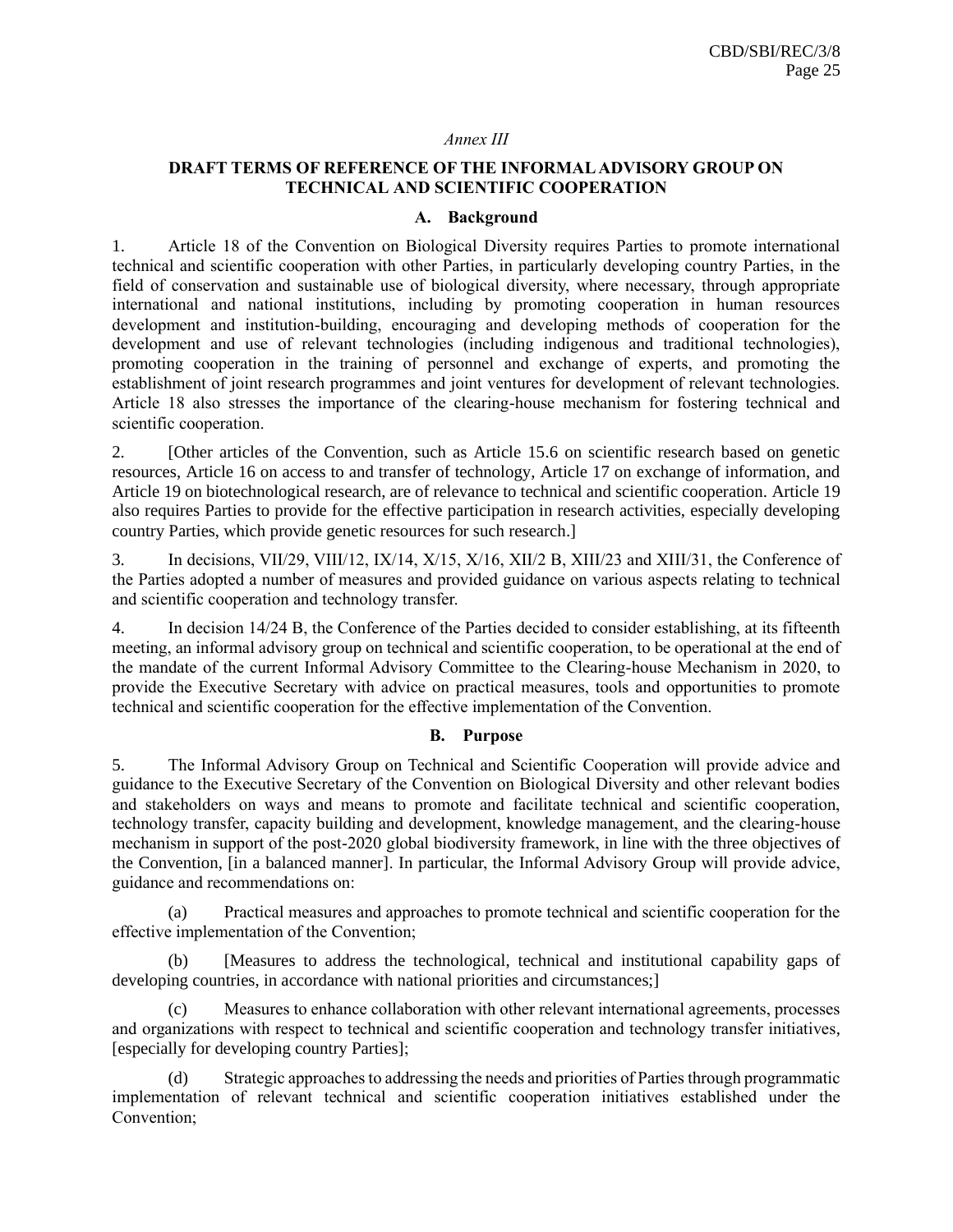(e) Monitoring the implementation of the strategies on technical and scientific cooperation, capacity building and development and knowledge management in support of the post-2020 global biodiversity framework to ensure coherence and consistency;

(f) Development and implementation of tools and mechanisms for promoting and facilitating technical and scientific cooperation, [distribution of benefits from the access to genetic resources,] capacity building and development and knowledge management, including science, [biotechnology] research and traditional knowledge, [systems], [taking into account the specific needs of developing country Parties] [as well as indigenous peoples and local communities, women and youth];

(g) Matters relating to the clearing-house mechanism and, in particular, on how to improve its effectiveness as a mechanism for promoting and facilitating technical and scientific cooperation and exchange of information;

(h) Potential opportunities for mobilizing technical and financial resources to promote and sustain technical and scientific cooperation activities on a long-term and predictable basis;

(i) Identification, mapping and promotion of existing collaboration activities, [including those related to the most recent technological developments];

6. The Secretariat of the Convention on Biological Diversity will support the work of the Informal Advisory Group, including through the provision of necessary logistical and secretarial support for its work.

# **C. Membership**

7. The Informal Advisory Group will be composed of experts nominated by Parties, with due regard to equitable regional representation and gender balance, including experts [nominated by][from] indigenous peoples and local communities, [women and youth,] [small islands], and relevant organizations. The number of experts from organizations will not exceed the number of experts nominated by Parties. The membership will reflect a balanced representation of experts on matters regarding the three objectives of the Convention. Members will be selected on the basis of the following criteria, as evidenced in their curriculum vitae:

(a) At least five years of working experience on technical and scientific issues related to the implementation of the Convention on Biological Diversity and/or other relevant international agreements and processes;

(b) Expertise relevant to technical and scientific cooperation, capacity building and development, and knowledge management and the clearing-house mechanism or similar online information-sharing platforms;

(c) Demonstrated experience with regional or international cooperation processes and programmes related to biodiversity and/or the environment.

8. The co-chairs of the Consortium of Scientific Partners on Biodiversity will be invited as ex officio members.

9. Members of the Informal Advisory Group will be selected through a formal nomination process based on the above criteria. The Executive Secretary, in consultation with the co-chairs of the Informal Advisory Group, may invite additional experts knowledgeable in specific issues or thematic areas to be discussed at relevant meetings of the Informal Advisory Group, ensuring a balance of experts on matters related to the Convention. The members will serve in their personal capacity and not as representatives of a government, organization or other entity.

10. Members of the Informal Advisory Group will serve for a term of [two][three] years, with a possibility of renewal for one additional [two][three]-year term.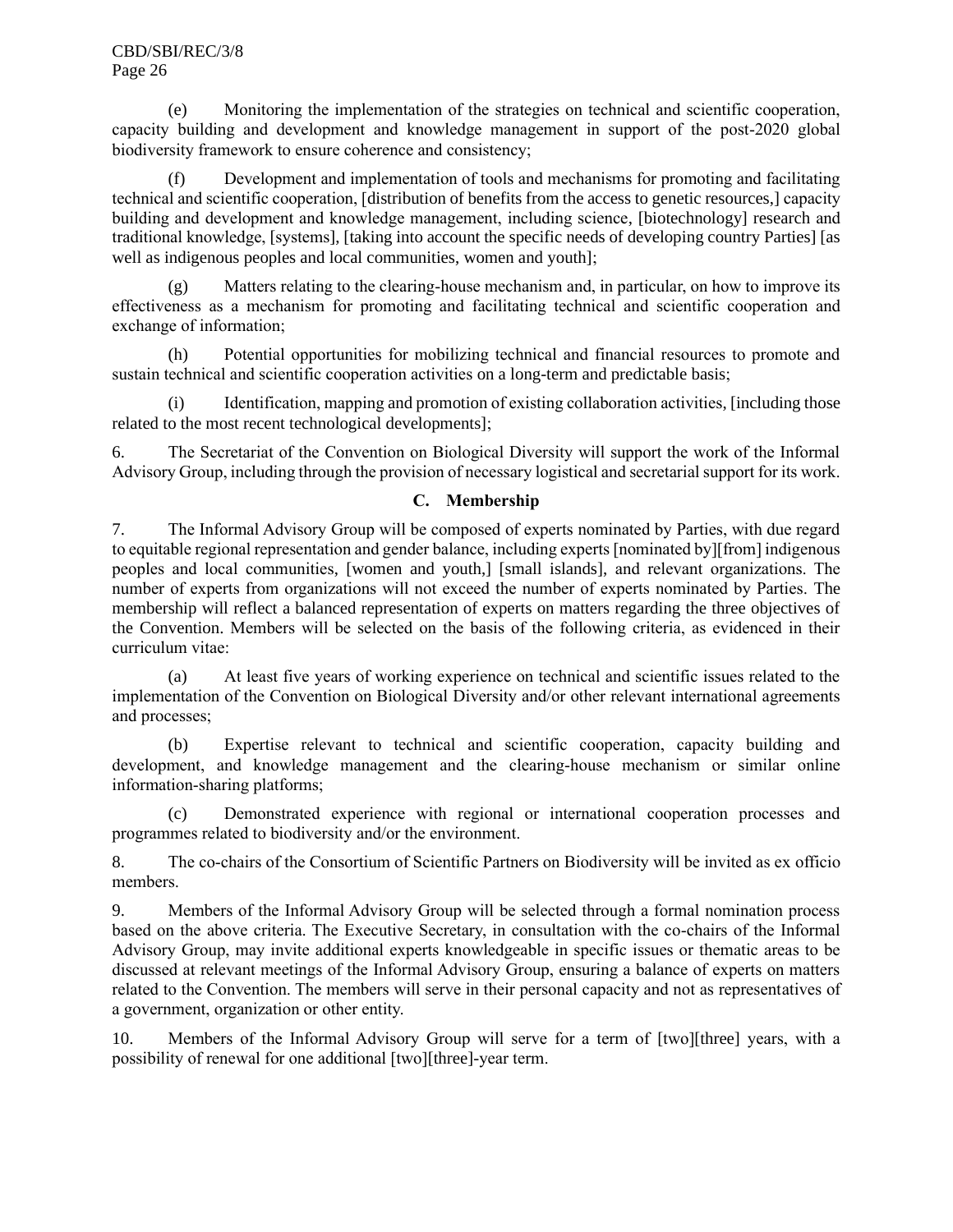#### **D. Modus operandi**

11. The Informal Advisory Group will meet [face-to-face] at least once per year, subject to the availability of resources, wherever possible in the margins of other meetings. The frequency of meetings may be adjusted by the members as the need arises. [Between the face-to-face sessions,] the Advisory Group may work remotely via electronic means, as appropriate.

12. The Informal Advisory Group may, as appropriate, establish subcommittees to support it in addressing specific issues or thematic areas and co-opt relevant experts to assist.

13. [The Informal Advisory Group will support the Ad Hoc Technical Expert Group on Indicators for the post-2020 global biodiversity framework [in their work in identifying indicators for capacity building and development][on the identification of existing capacity, gaps and needs in terms of capacity building and development, technology transfer and financing needs related to the monitoring of the global biodiversity framework.]

14. The Informal Advisory Group members shall not receive any honorarium, fee or other remuneration from the United Nations. However, costs for the participation of Advisory Group members nominated by developing country Parties and Parties with economies in transition will be covered, in line with the rules and regulations of the United Nations.

15. The Informal Advisory Group will elect two co-chairs and a rapporteur to serve for a [two][three] year period.

16. The working language of the Informal Advisory Group will be English.